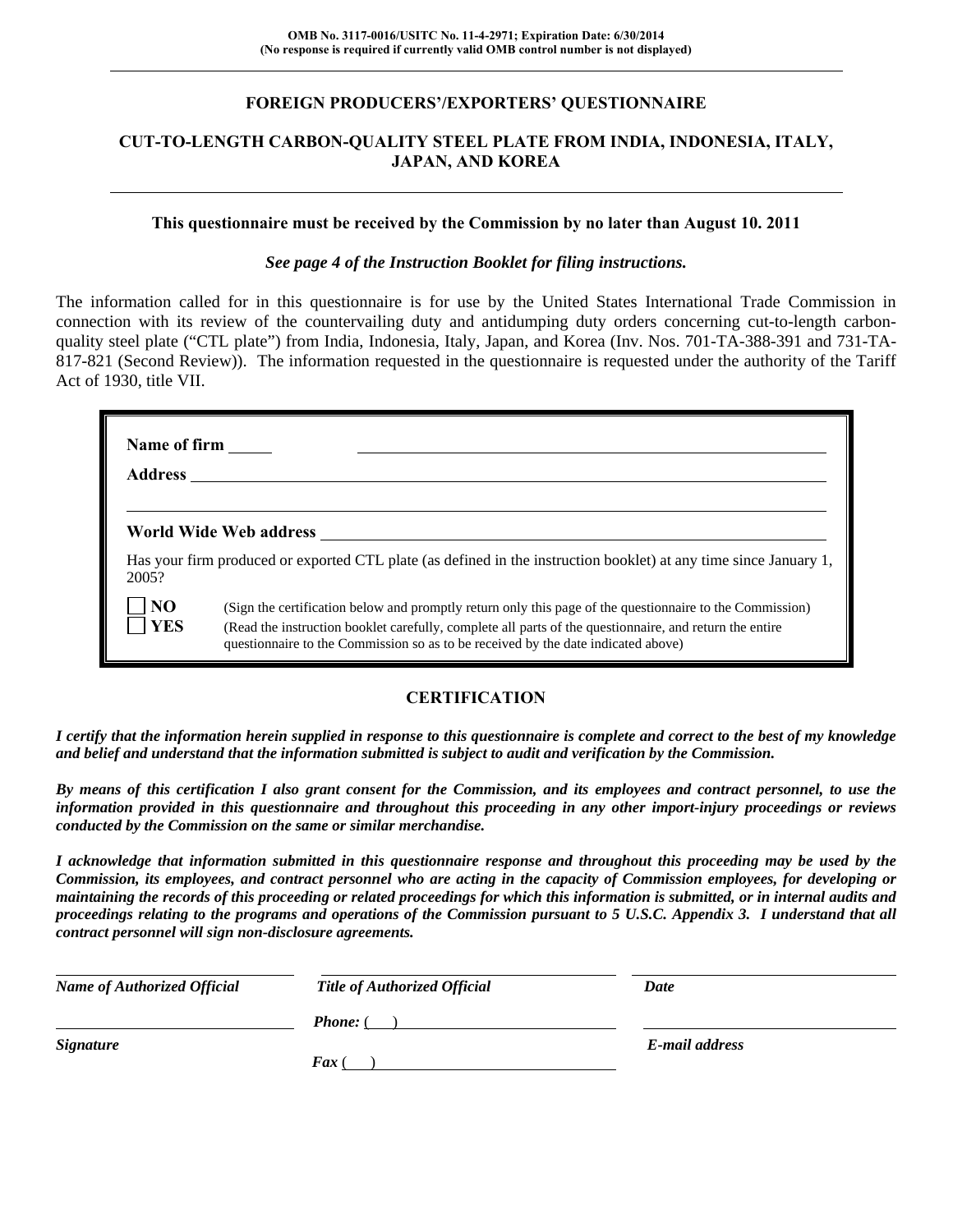## **PART I.--GENERAL INFORMATION**

l

The questions in this questionnaire have been reviewed with market participants to ensure that issues of concern are adequately addressed and that data requests are sufficient, meaningful, and as limited as possible. Public reporting burden for this questionnaire is estimated to average 30 hours per response, including the time for reviewing instructions, searching existing data sources, gathering the data needed, and completing and reviewing the questionnaire. Send comments regarding the accuracy of this burden estimate or any other aspect of this collection of information, including suggestions for reducing the burden, to angela.newell@usitc.gov or via the other submission options described in the instruction booklet.

I-1a. **OMB statistics.--**Please report below the actual number of hours required and the cost to your firm of preparing the reply to this questionnaire and completing the form.

hours dollars

- I-1b. **OMB feedback.--**We are interested in any comments you may have for improving this questionnaire in general or the clarity of specific questions. Please send such comments to angela.newell@usitc.gov or via the other submission options described in the instruction booklet.
- I-2. **Establishments covered.--**Provide the name and address of establishment(s) covered by this questionnaire (see page 3 of the instruction booklet for reporting guidelines). If your firm is publicly traded, please specify the stock exchange and trading symbol.

I-3. **U.S. importers.--**Please provide the names, contacts, telephone numbers, and e-mail addresses of the **FIVE** largest U.S. importers of your firm's CTL plate since 2005.

| No.                     | Importer's name | <b>Contact person</b> | <b>E-mail address</b> | Area<br>code and<br>telephone<br>number | Share of<br>your 2010<br>exports<br>(%) |
|-------------------------|-----------------|-----------------------|-----------------------|-----------------------------------------|-----------------------------------------|
| 1                       |                 |                       |                       |                                         |                                         |
| $\mathbf{2}$            |                 |                       |                       |                                         |                                         |
| 3                       |                 |                       |                       |                                         |                                         |
| $\overline{\mathbf{4}}$ |                 |                       |                       |                                         |                                         |
| 5                       |                 |                       |                       |                                         |                                         |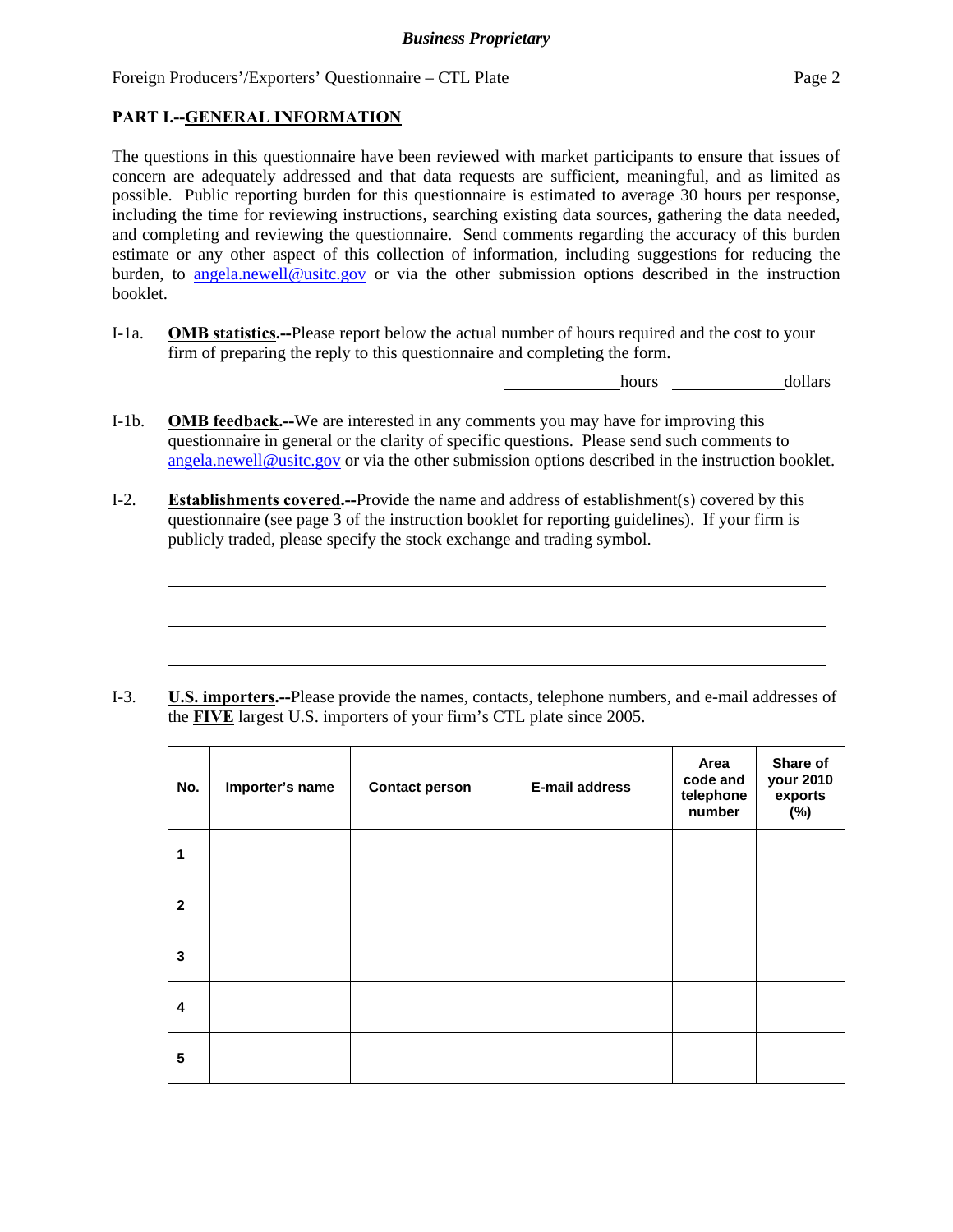# **PART I.--GENERAL INFORMATION--***Continued*

| U.S. production.--Does your firm or any related firm produce, have the capability to produce, or<br>have any plans to produce CTL plate in the United States or other countries? |                                                                                                                                                                                                                                                                                                    |  |  |  |  |  |
|----------------------------------------------------------------------------------------------------------------------------------------------------------------------------------|----------------------------------------------------------------------------------------------------------------------------------------------------------------------------------------------------------------------------------------------------------------------------------------------------|--|--|--|--|--|
| $\Box$ No                                                                                                                                                                        | $\Box$ Yes--Please name the firm(s), country(ies), and the nature of the affiliation<br>below and, if U.S. producer(s), ensure that they complete the<br>Commission's producer questionnaire (contact Angela Newell for<br>copies of that questionnaire).                                          |  |  |  |  |  |
|                                                                                                                                                                                  |                                                                                                                                                                                                                                                                                                    |  |  |  |  |  |
|                                                                                                                                                                                  | <b>U.S. importation.</b> --Does your firm or any related firm import or have any plans to import CTL<br>plate into the United States?                                                                                                                                                              |  |  |  |  |  |
| $\Box$ No                                                                                                                                                                        | $\Box$ Yes--Please name the firm(s) and the nature of the affiliation below and<br>ensure that they complete the Commission's importer questionnaire<br>(contact Angela Newell for copies of that questionnaire).                                                                                  |  |  |  |  |  |
|                                                                                                                                                                                  |                                                                                                                                                                                                                                                                                                    |  |  |  |  |  |
|                                                                                                                                                                                  |                                                                                                                                                                                                                                                                                                    |  |  |  |  |  |
|                                                                                                                                                                                  | <b>Business plan.--In Parts II and III of this questionnaire we request a copy of your company's</b><br>business plan. Does your company or any related firm have a business plan or any internal<br>documents that describe, discuss, or analyze expected future market conditions for CTL plate? |  |  |  |  |  |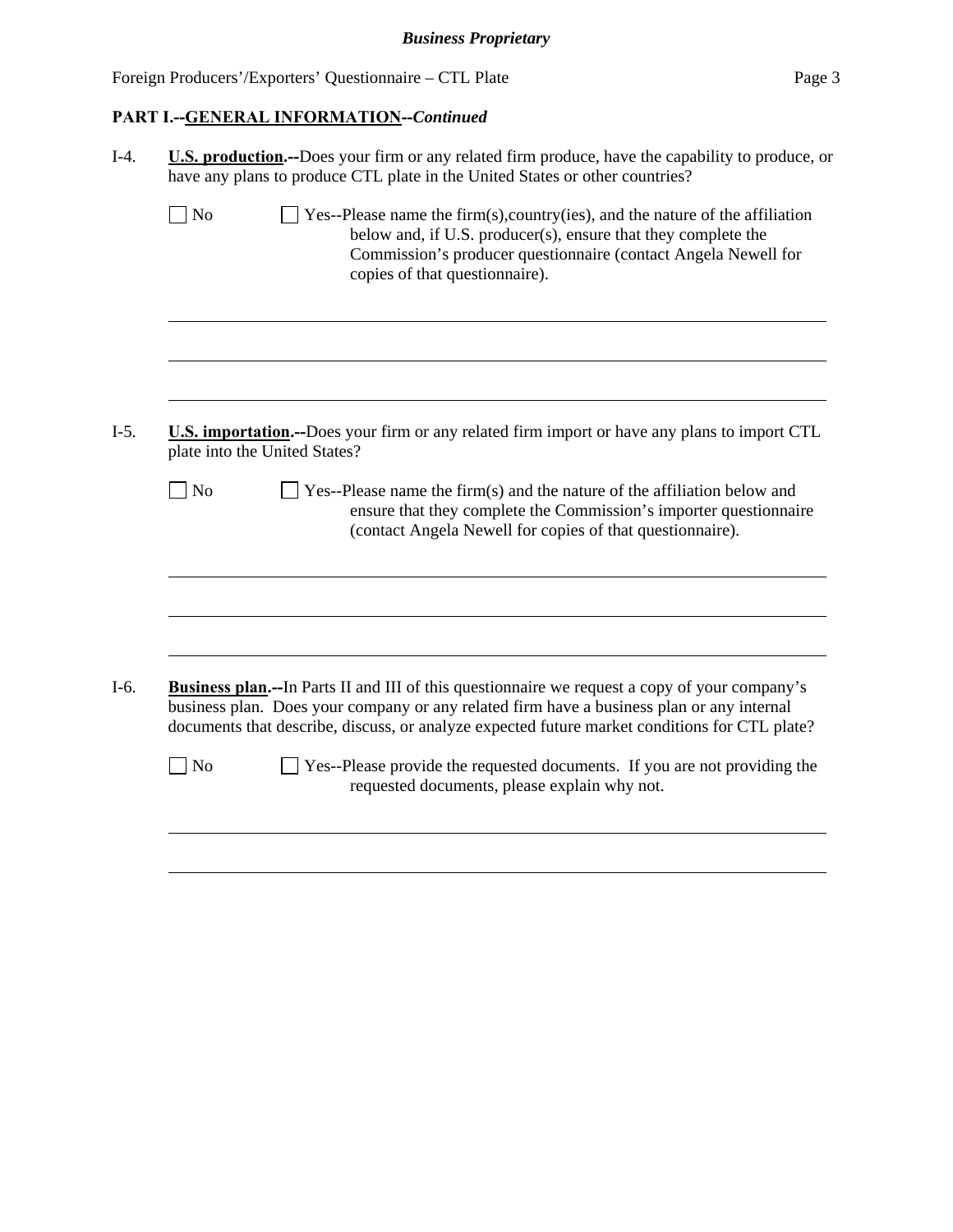#### **PART II.--TRADE AND RELATED INFORMATION**

Further information on this part of the questionnaire can be obtained from Angela Newell (202-708-5409, angela.newell@usitc.gov). **Supply all data requested on a calendar-year basis**.

II-1. Please identify the individual to be contacted and indicate the methods to be used for questions regarding the confidential information requested in Part II.

|         | Name and title:                                                                                             |                                                                                                                                                                                                                               |
|---------|-------------------------------------------------------------------------------------------------------------|-------------------------------------------------------------------------------------------------------------------------------------------------------------------------------------------------------------------------------|
|         |                                                                                                             | $\text{Telephone: } ($ $)$                                                                                                                                                                                                    |
| $II-2.$ | changes in relation to the production of CTL plate since January 1, 2005.<br>(check as many as appropriate) | <b>Changes in operations.</b> --Please indicate whether your firm has experienced any of the following<br>(Please describe the date, nature, and significance of any                                                          |
|         |                                                                                                             | such changes)                                                                                                                                                                                                                 |
|         |                                                                                                             | the control of the control of the control of the control of the control of the control of the control of the control of the control of the control of the control of the control of the control of the control of the control |
|         |                                                                                                             | the control of the control of the control of the control of the control of the control of the control of the control of the control of the control of the control of the control of the control of the control of the control |
|         |                                                                                                             | and the control of the control of the control of the control of the control of the control of the control of the                                                                                                              |
|         |                                                                                                             |                                                                                                                                                                                                                               |

| $\Box$ prolonged shutdowns or<br>importation curtailments |  |
|-----------------------------------------------------------|--|
| $\Box$ revised labor agreements                           |  |
| $\Box$ other (e.g., technology)                           |  |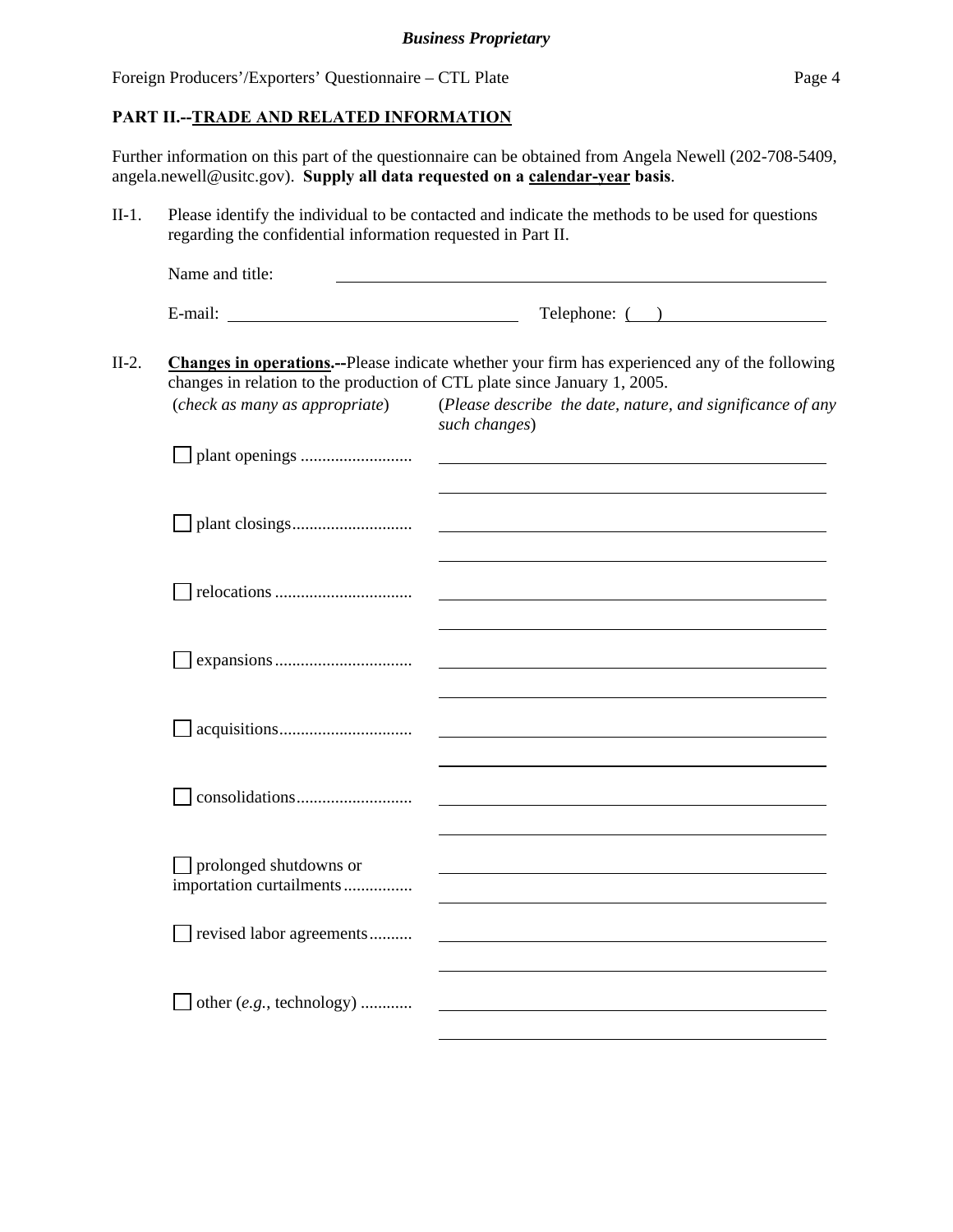| <b>Anticipated changes in operations.</b> --Does your firm anticipate any changes in the character of<br>your operations or organization (as noted above) relating to the production of CTL plate in the<br>future?                                                                                                                                                                             |  |                                                                      |                                                                                                                                                                                                                                                                                                                                                                      |  |  |  |  |
|-------------------------------------------------------------------------------------------------------------------------------------------------------------------------------------------------------------------------------------------------------------------------------------------------------------------------------------------------------------------------------------------------|--|----------------------------------------------------------------------|----------------------------------------------------------------------------------------------------------------------------------------------------------------------------------------------------------------------------------------------------------------------------------------------------------------------------------------------------------------------|--|--|--|--|
| No                                                                                                                                                                                                                                                                                                                                                                                              |  |                                                                      | Yes-Supply details as to the time, nature, and significance of such changes<br>and provide underlying assumptions, along with relevant portions of<br>business plans or other supporting documentation that address this<br>issue. Include in your response a specific projection of your firm's<br>capacity to produce CTL plate (in short tons) for 2011 and 2012. |  |  |  |  |
|                                                                                                                                                                                                                                                                                                                                                                                                 |  |                                                                      |                                                                                                                                                                                                                                                                                                                                                                      |  |  |  |  |
| <b>Anticipated changes in operations in the event the order is revoked.</b> --Would your firm<br>anticipate any changes in the character of your operations or organization (as noted above)<br>relating to the production of CTL plate in the future if the countervailing duty and antidumping<br>duty orders on CTL plate from India, Indonesia, Italy, Japan, and Korea were to be revoked? |  |                                                                      |                                                                                                                                                                                                                                                                                                                                                                      |  |  |  |  |
|                                                                                                                                                                                                                                                                                                                                                                                                 |  |                                                                      |                                                                                                                                                                                                                                                                                                                                                                      |  |  |  |  |
| N <sub>o</sub>                                                                                                                                                                                                                                                                                                                                                                                  |  |                                                                      | Yes-Supply details as to the time, nature, and significance of such changes<br>and provide underlying assumptions, along with relevant portions of<br>business plans or other supporting documentation that address this<br>issue. Include in your response a specific projection of your firm's<br>capacity to produce CTL plate (in short tons) for 2011 and 2012. |  |  |  |  |
|                                                                                                                                                                                                                                                                                                                                                                                                 |  |                                                                      | <b>Same equipment and machinery.</b> --Has your firm since 2005 produced, or does your firm                                                                                                                                                                                                                                                                          |  |  |  |  |
|                                                                                                                                                                                                                                                                                                                                                                                                 |  | the production of CTL plate (see definition in instruction booklet)? | anticipate producing in the future, other products on the same equipment and machinery used in                                                                                                                                                                                                                                                                       |  |  |  |  |
| No                                                                                                                                                                                                                                                                                                                                                                                              |  | the periods indicated.                                               | Yes--List the following information and report your firm's combined<br>production capacity and production of these products and CTL plate in                                                                                                                                                                                                                         |  |  |  |  |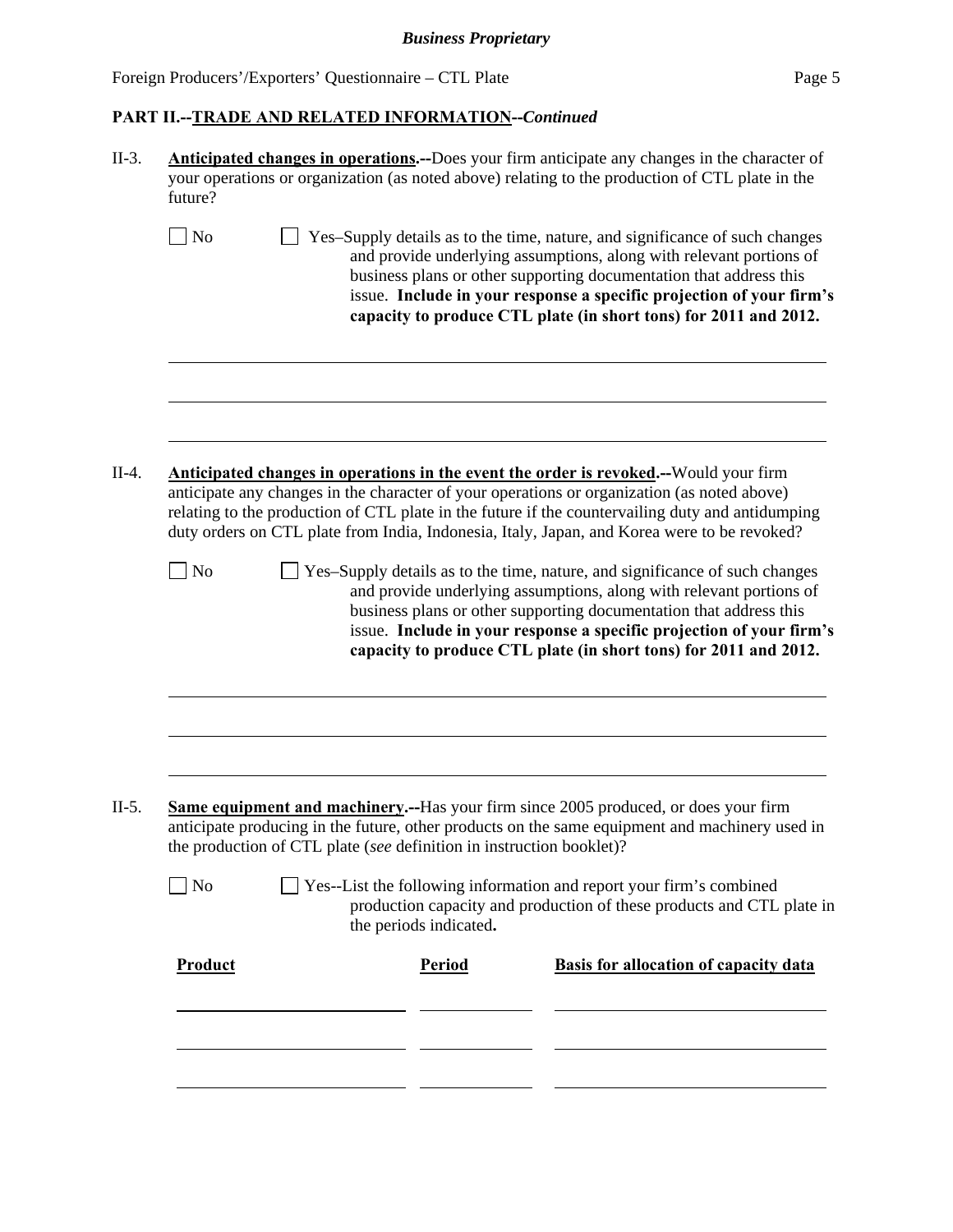## II-5a. **Plate mill/hot strip mill/combination mill (same equipment, machinery, and workers).**

| (Quantity in short tons)                     |      |      |      |               |      |      |      |              |
|----------------------------------------------|------|------|------|---------------|------|------|------|--------------|
|                                              |      |      |      | Calendar year |      |      |      | January-June |
| <b>Item</b>                                  | 2005 | 2006 | 2007 | 2008          | 2009 | 2010 | 2010 | 2011         |
| <b>Overall production capacity</b>           |      |      |      |               |      |      |      |              |
| <b>Production of:</b><br>CTL plate (subject) |      |      |      |               |      |      |      |              |
| Alloy steel plate                            |      |      |      |               |      |      |      |              |
| Hot-rolled sheet and strip                   |      |      |      |               |      |      |      |              |
| Hot-rolled plate in coils                    |      |      |      |               |      |      |      |              |
| Other                                        |      |      |      |               |      |      |      |              |

## II-5b. **Processor (same equipment, machinery, and workers).**

| (Quantity in short tons)                    |      |      |      |               |      |      |      |              |
|---------------------------------------------|------|------|------|---------------|------|------|------|--------------|
|                                             |      |      |      | Calendar year |      |      |      | January-June |
| <b>Item</b>                                 | 2005 | 2006 | 2007 | 2008          | 2009 | 2010 | 2010 | 2011         |
| <b>Overall production capacity</b>          |      |      |      |               |      |      |      |              |
| Production of:<br>CTL plate (cut from coil) |      |      |      |               |      |      |      |              |
| Sheet/strip (cut from coil)                 |      |      |      |               |      |      |      |              |
| Other                                       |      |      |      |               |      |      |      |              |

## II-5c. **Bar mill (same equipment, machinery, and workers).**

| (Quantity in short tons)                                   |      |               |      |      |      |      |      |              |
|------------------------------------------------------------|------|---------------|------|------|------|------|------|--------------|
|                                                            |      | Calendar year |      |      |      |      |      | January-June |
| <b>Item</b>                                                | 2005 | 2006          | 2007 | 2008 | 2009 | 2010 | 2010 | 2011         |
| <b>Overall production capacity</b>                         |      |               |      |      |      |      |      |              |
| <b>Production of:</b><br>CTL plate/wide flat bar (subject) |      |               |      |      |      |      |      |              |
| Other bar (nonsubject)                                     |      |               |      |      |      |      |      |              |
| Other                                                      |      |               |      |      |      |      |      |              |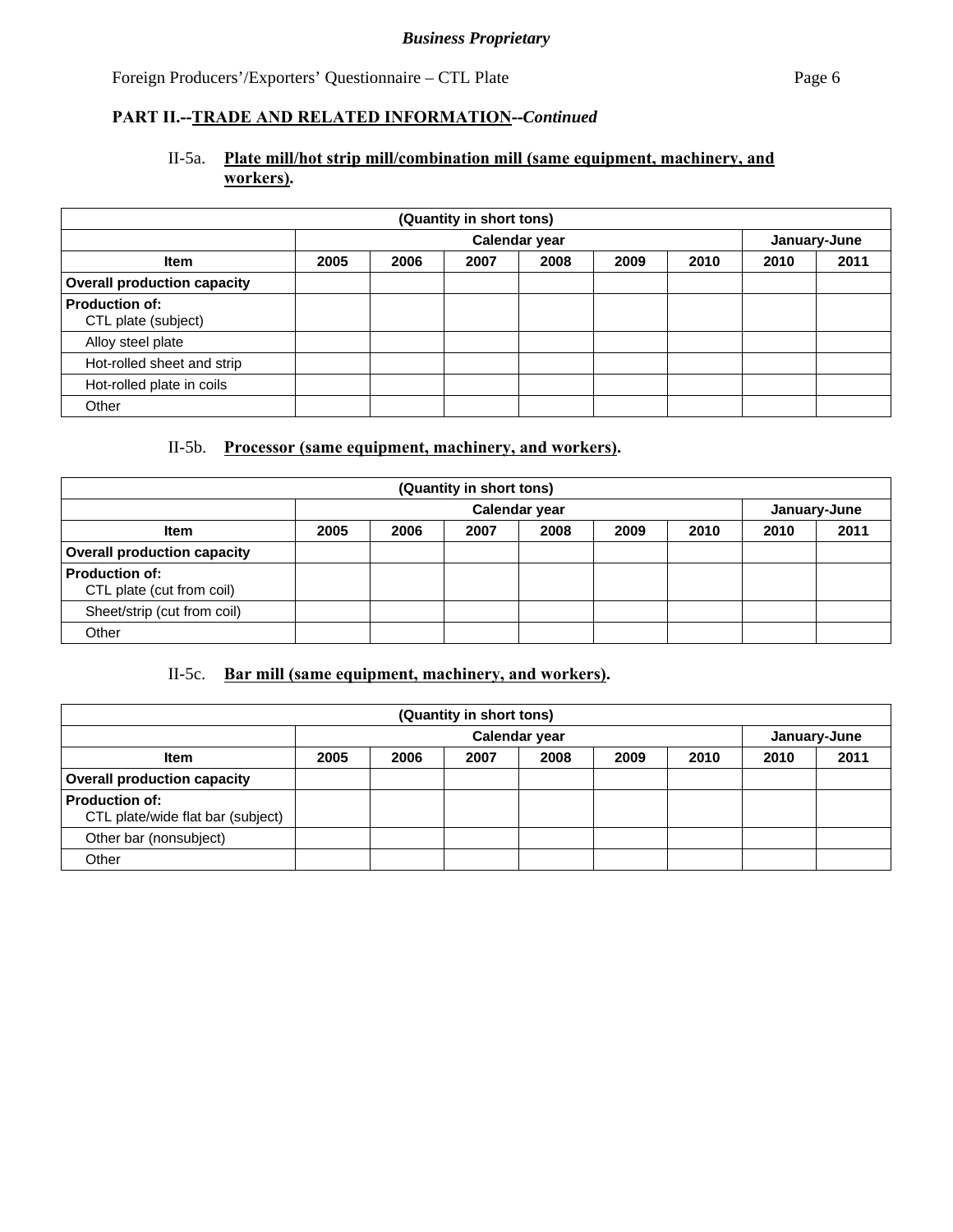Inventory

## **PART II.--TRADE AND RELATED INFORMATION--***Continued*

| II-6.   | <b>Constraints on production.--Please describe the constraints in the limit (s) on your</b><br>production capacity.                                                                                                                                     |                                                                         |                                                                                                                                   |                          |               |  |              |  |
|---------|---------------------------------------------------------------------------------------------------------------------------------------------------------------------------------------------------------------------------------------------------------|-------------------------------------------------------------------------|-----------------------------------------------------------------------------------------------------------------------------------|--------------------------|---------------|--|--------------|--|
| $II-7.$ | <b>Production shifting.--Is your firm able to switch production between CTL plate and other</b><br>products in response to a relative change in the price of CTL plate vis-a-vis the price of other<br>products, using the same equipment and/or labor? |                                                                         |                                                                                                                                   |                          |               |  |              |  |
|         | $\sqrt{\phantom{a}}$ No                                                                                                                                                                                                                                 | Yes---Please identify the other products, the approximate time and cost | involved in switching, and the minimum relative price change required<br>for your firm to switch production to or from CTL plate. |                          |               |  |              |  |
| $II-8.$ | Share of sales.--What percentage of your firm's total sales in its most recent fiscal year was<br>represented by sales of CTL plate in the United States?<br>Percent                                                                                    |                                                                         |                                                                                                                                   |                          |               |  |              |  |
| II-9.   | <b>Inventories in the United States.--Has your firm, since 2005, maintained any inventories of</b><br>CTL plate in the United States (not including inventories held by firms identified in question<br>$I-3$ ?<br>$\exists$ No                         | Yes--Report the quantity of such end-of-period inventories below.       |                                                                                                                                   |                          |               |  |              |  |
|         |                                                                                                                                                                                                                                                         |                                                                         |                                                                                                                                   | (Quantity in short tons) |               |  |              |  |
|         | Item                                                                                                                                                                                                                                                    |                                                                         |                                                                                                                                   |                          | Calendar year |  | January-June |  |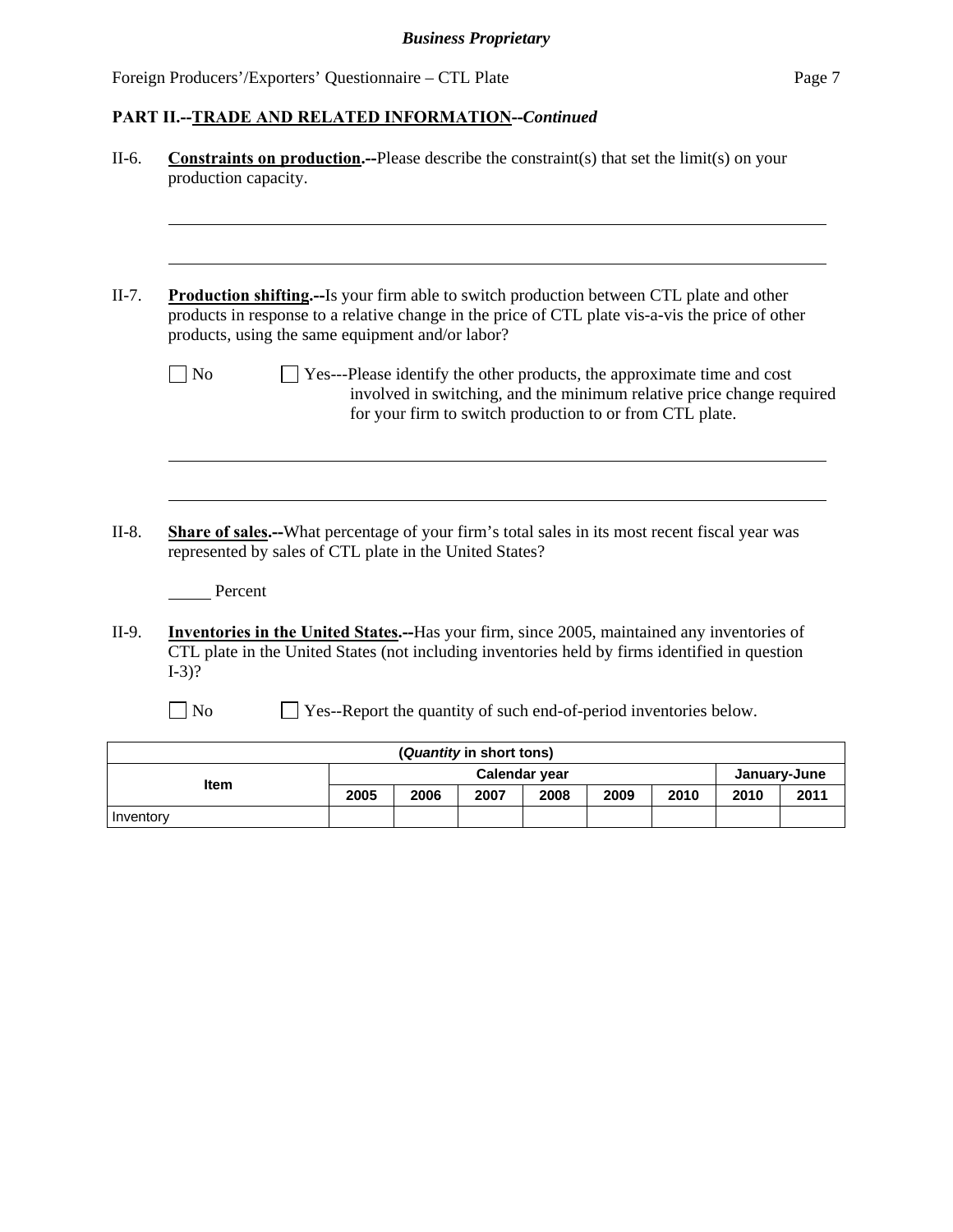#### II-10. **Barriers.--**

(a) Are your firm's exports of CTL plate subject to tariff or non-tariff barriers to trade (for example, antidumping or countervailing duty findings or remedies, tariffs, quotas, or regulatory barriers) in any countries other than the United States?

| $\Box$ No | $\Box$ Yes--List the products(s), country(ies), the year each such barrier was |
|-----------|--------------------------------------------------------------------------------|
|           | imposed, and the type of barrier.                                              |
|           | Denisa Brienler                                                                |

| <b>Product</b> | <b>Country</b> | Year imposed | Darrier (II tariii,<br>give rate; if<br>quota, give<br>level; if duty,<br>give margin) |
|----------------|----------------|--------------|----------------------------------------------------------------------------------------|
|                |                |              |                                                                                        |
|                |                |              |                                                                                        |
|                |                |              |                                                                                        |
|                |                |              |                                                                                        |
|                |                |              |                                                                                        |
|                |                |              |                                                                                        |

(b) Are your firm's exports of CTL plate subject to current proceedings in any countries other than the United States that might result in tariff or non-tariff barriers to trade?

 $\Box$  No  $\Box$  Yes--List the products(s), country(ies), and type of proceeding.

| <b>Product</b> | <b>Country</b> | Type of proceeding |
|----------------|----------------|--------------------|
|                |                |                    |
|                |                |                    |
|                |                |                    |
|                |                |                    |

II-11. **Other export markets.--**Identify export markets (other than the United States) that you have developed or where you have increased your sales of CTL plate since 2005. Please identify and discuss below.

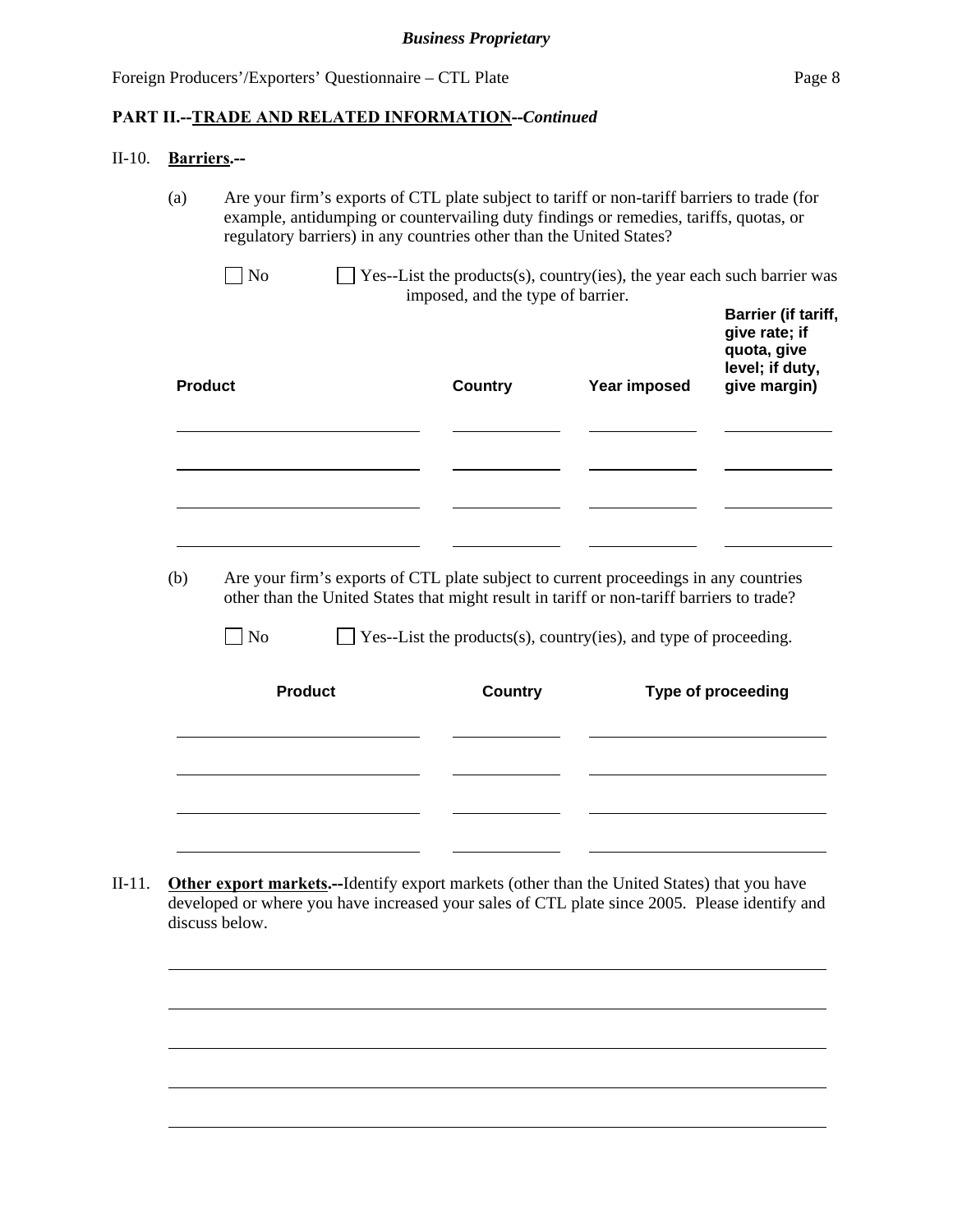II-12. **Significance of countervailing duty/antidumping duty order.--**Describe the significance of the existing countervailing duty and antidumping duty orders covering imports of CTL plate from India, Indonesia, Italy, Japan, and Korea in terms of its effect on your firm's production capacity, production, home market shipments, exports to the United States and other markets, and inventories. You may wish to compare your firm's operations before and after the imposition of the orders.

```
II-13. Anticipated changes if order revoked.--Would your firm anticipate any changes in its 
production capacity, production, home market shipments, exports to the United States and other 
markets, or inventories relating to the production of CTL plate in the future if the countervailing 
duty and antidumping duty orders on CTL plate from India, Indonesia, Italy, Japan, and Korea 
were to be revoked?
```
l

l

 $\Box$  No  $\Box$  Yes–Supply details as to the time, nature, and significance of such changes and provide underlying assumptions, along with relevant portions of business plans or other supporting documentation for any trends or projections you may provide.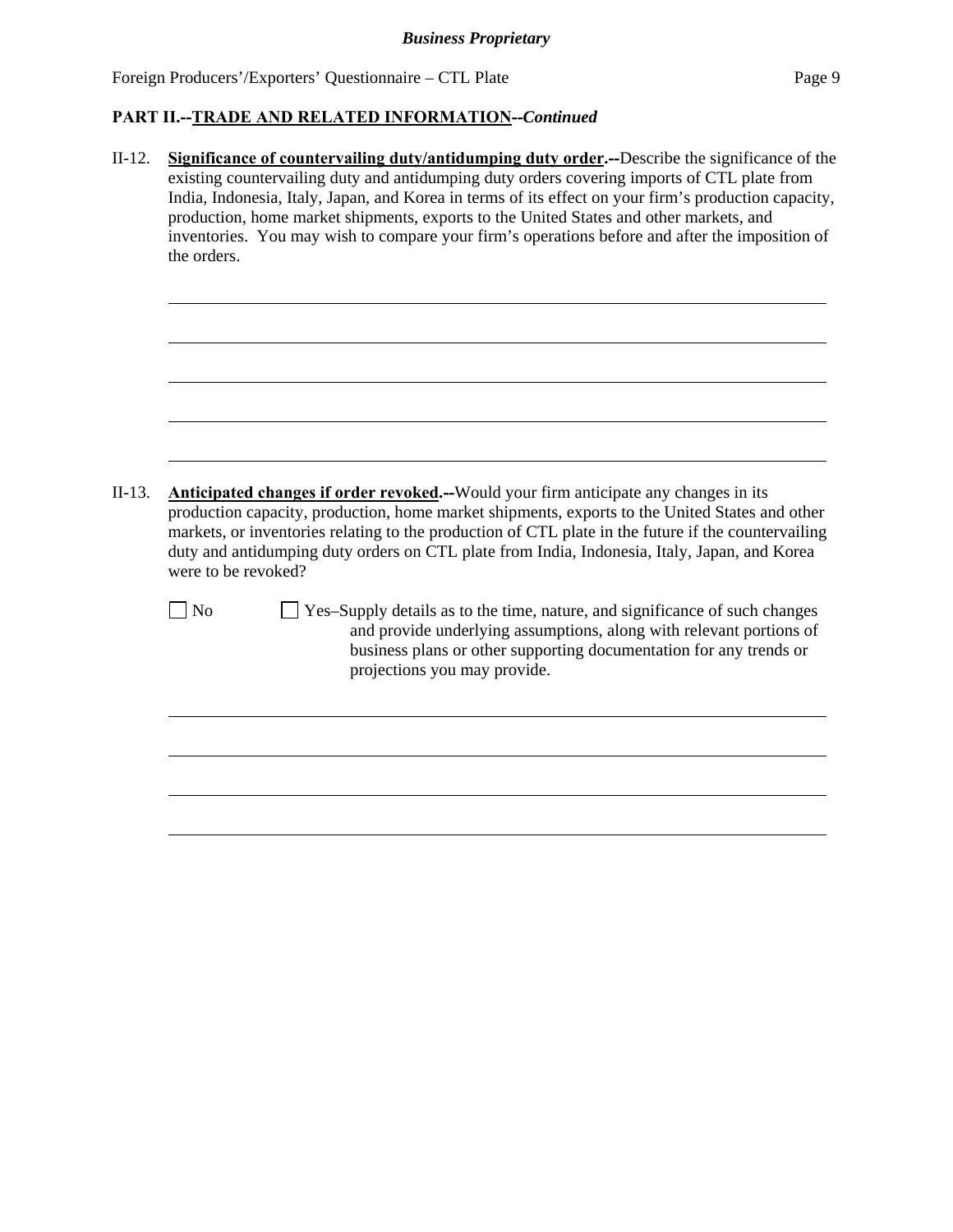#### **PART II.--TRADE AND RELATED INFORMATION--***Continued*

II-14a. **Trade data (India).--** Report production capacity, production, shipments, and inventories of CTL plate produced by your firm in India during the specified periods. (See definitions in the instruction booklet.)

# **INDIA**

| Quantity (in short tons) and Value (in 1,000 dollars)                                                                                                                                                                                                                   |      |      |      |               |      |      |      |              |
|-------------------------------------------------------------------------------------------------------------------------------------------------------------------------------------------------------------------------------------------------------------------------|------|------|------|---------------|------|------|------|--------------|
|                                                                                                                                                                                                                                                                         |      |      |      | Calendar year |      |      |      | January-June |
| <b>Item</b>                                                                                                                                                                                                                                                             | 2005 | 2006 | 2007 | 2008          | 2009 | 2010 | 2010 | 2011         |
| Average production capacity <sup>1</sup> (A)                                                                                                                                                                                                                            |      |      |      |               |      |      |      |              |
| Beginning-of-period inventories (B)                                                                                                                                                                                                                                     |      |      |      |               |      |      |      |              |
| Production <sup>2</sup> $\overline{(C)}$                                                                                                                                                                                                                                |      |      |      |               |      |      |      |              |
| Home market shipments:<br>Internal consumption/transfers<br>quantity (D)                                                                                                                                                                                                |      |      |      |               |      |      |      |              |
| Commercial shipments<br>quantity (E)                                                                                                                                                                                                                                    |      |      |      |               |      |      |      |              |
| value (F)                                                                                                                                                                                                                                                               |      |      |      |               |      |      |      |              |
| <b>Export shipments:</b><br>to the United States: <sup>3</sup><br>quantity (G)                                                                                                                                                                                          |      |      |      |               |      |      |      |              |
| value (H)                                                                                                                                                                                                                                                               |      |      |      |               |      |      |      |              |
| to the European Union: <sup>4</sup><br>quantity (I)                                                                                                                                                                                                                     |      |      |      |               |      |      |      |              |
| value (J)                                                                                                                                                                                                                                                               |      |      |      |               |      |      |      |              |
| to Asia: <sup>5</sup><br>quantity (K)                                                                                                                                                                                                                                   |      |      |      |               |      |      |      |              |
| value (L)                                                                                                                                                                                                                                                               |      |      |      |               |      |      |      |              |
| to all other markets: <sup>6</sup><br>quantity (M)                                                                                                                                                                                                                      |      |      |      |               |      |      |      |              |
| value (N)                                                                                                                                                                                                                                                               |      |      |      |               |      |      |      |              |
| Total exports (quantity) (O)                                                                                                                                                                                                                                            |      |      |      |               |      |      |      |              |
| Total shipments (quantity) (P)                                                                                                                                                                                                                                          |      |      |      |               |      |      |      |              |
| End-of-period inventories (Q)                                                                                                                                                                                                                                           |      |      |      |               |      |      |      |              |
| $1$ The production capacity (see definitions in instruction booklet) reported is based on operating $\qquad$ hours per week,<br>weeks per year. Please describe the methodology used to calculate production capacity, and explain any changes in<br>reported capacity. |      |      |      |               |      |      |      |              |
| $^2$ Dlagge estimate the nersentage of total production of CTL plate in India associated for by your firm's production in 2010                                                                                                                                          |      |      |      |               |      |      |      |              |

 Please estimate the percentage of total production of CTL plate in India accounted for by your firm's production in 2010: Percent<br><sup>3</sup> Please estimate the percentage of total exports to the United States of CTL plate in India accounted for by your firm's

exports in 2010: Percent

<sup>4</sup> Identify your principal *European Union* export markets:

Identify your principal *Asian* export markets: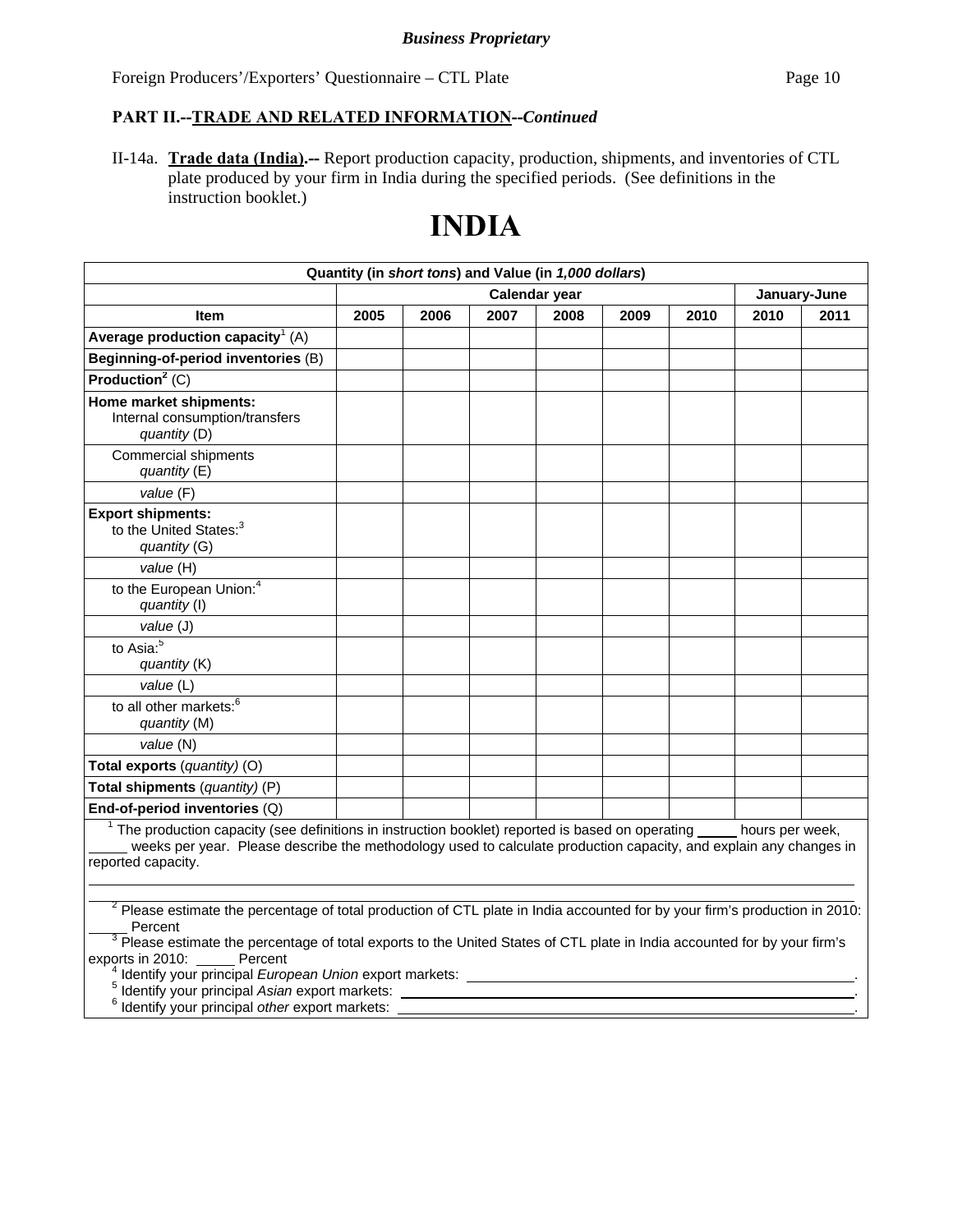II-14b. **Trade data (Indonesia).--** Report production capacity, production, shipments, and inventories of CTL plate produced by your firm in Indonesia during the specified periods. (See definitions in the instruction booklet.)

# **INDONESIA**

| Quantity (in short tons) and Value (in 1,000 dollars)                                                                                                                                                                                                                 |      |      |               |      |      |      |              |      |
|-----------------------------------------------------------------------------------------------------------------------------------------------------------------------------------------------------------------------------------------------------------------------|------|------|---------------|------|------|------|--------------|------|
|                                                                                                                                                                                                                                                                       |      |      | Calendar year |      |      |      | January-June |      |
| <b>Item</b>                                                                                                                                                                                                                                                           | 2005 | 2006 | 2007          | 2008 | 2009 | 2010 | 2010         | 2011 |
| Average production capacity <sup>1</sup> (A)                                                                                                                                                                                                                          |      |      |               |      |      |      |              |      |
| Beginning-of-period inventories (B)                                                                                                                                                                                                                                   |      |      |               |      |      |      |              |      |
| Production <sup>2</sup> (C)                                                                                                                                                                                                                                           |      |      |               |      |      |      |              |      |
| Home market shipments:<br>Internal consumption/transfers<br>quantity (D)                                                                                                                                                                                              |      |      |               |      |      |      |              |      |
| <b>Commercial shipments</b><br>quantity (E)                                                                                                                                                                                                                           |      |      |               |      |      |      |              |      |
| value (F)                                                                                                                                                                                                                                                             |      |      |               |      |      |      |              |      |
| <b>Export shipments:</b><br>to the United States: <sup>3</sup><br>quantity (G)                                                                                                                                                                                        |      |      |               |      |      |      |              |      |
| value (H)                                                                                                                                                                                                                                                             |      |      |               |      |      |      |              |      |
| to the European Union: <sup>4</sup><br>quantity (I)                                                                                                                                                                                                                   |      |      |               |      |      |      |              |      |
| value (J)                                                                                                                                                                                                                                                             |      |      |               |      |      |      |              |      |
| to Asia: $\overline{5}$<br>quantity (K)                                                                                                                                                                                                                               |      |      |               |      |      |      |              |      |
| value (L)                                                                                                                                                                                                                                                             |      |      |               |      |      |      |              |      |
| to all other markets: <sup>6</sup><br>quantity (M)                                                                                                                                                                                                                    |      |      |               |      |      |      |              |      |
| value (N)                                                                                                                                                                                                                                                             |      |      |               |      |      |      |              |      |
| Total exports (quantity) (O)                                                                                                                                                                                                                                          |      |      |               |      |      |      |              |      |
| Total shipments (quantity) (P)                                                                                                                                                                                                                                        |      |      |               |      |      |      |              |      |
| End-of-period inventories (Q)                                                                                                                                                                                                                                         |      |      |               |      |      |      |              |      |
| $1$ The production capacity (see definitions in instruction booklet) reported is based on operating $\_\_$ hours per week,<br>weeks per year. Please describe the methodology used to calculate production capacity, and explain any changes in<br>reported capacity. |      |      |               |      |      |      |              |      |
| <sup>2</sup> Please estimate the percentage of total production of CTL plate in Indonesia accounted for by your firm's production in<br>$2010 -$<br>Percent                                                                                                           |      |      |               |      |      |      |              |      |

2010: \_\_\_\_\_\_ Percent<br><sup>3</sup> Please estimate the percentage of total exports to the United States of CTL plate in Indonesia accounted for by your firm's exports in 2010: Percent

Identify your principal *European Union* export markets: . 5

Identify your principal *Asian* export markets: . 6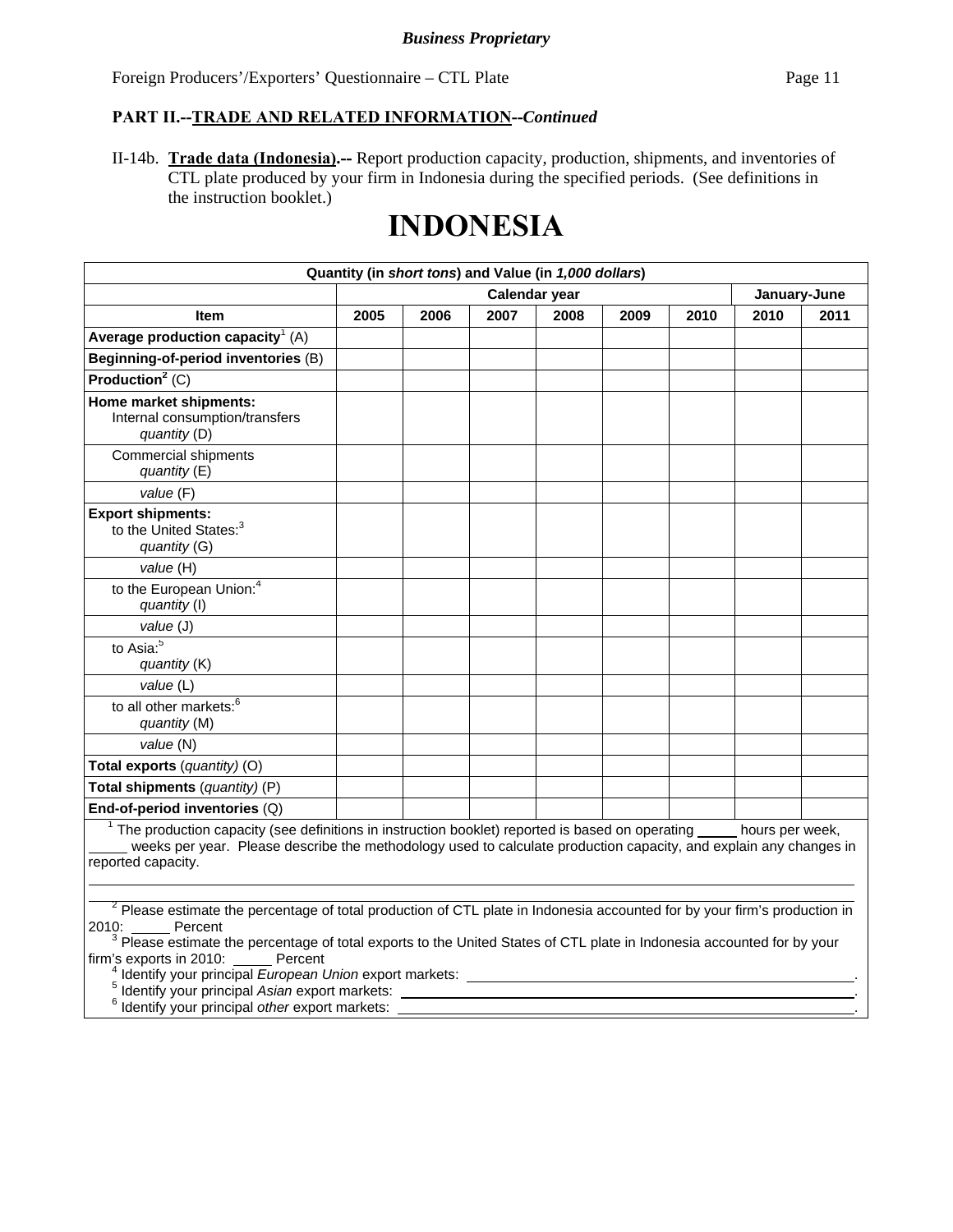#### **PART II.--TRADE AND RELATED INFORMATION--***Continued*

II-14c. **Trade data (Italy).--** Report production capacity, production, shipments, and inventories of CTL plate produced by your firm in Italy during the specified periods. (See definitions in the instruction booklet.)

# **ITALY**

| Quantity (in short tons) and Value (in 1,000 dollars)                                                                                                                                                                                                                   |      |      |               |      |      |      |              |      |
|-------------------------------------------------------------------------------------------------------------------------------------------------------------------------------------------------------------------------------------------------------------------------|------|------|---------------|------|------|------|--------------|------|
|                                                                                                                                                                                                                                                                         |      |      | Calendar year |      |      |      | January-June |      |
| Item                                                                                                                                                                                                                                                                    | 2005 | 2006 | 2007          | 2008 | 2009 | 2010 | 2010         | 2011 |
| Average production capacity <sup>1</sup> (A)                                                                                                                                                                                                                            |      |      |               |      |      |      |              |      |
| Beginning-of-period inventories (B)                                                                                                                                                                                                                                     |      |      |               |      |      |      |              |      |
| Production <sup>2</sup> (C)                                                                                                                                                                                                                                             |      |      |               |      |      |      |              |      |
| Home market shipments:<br>Internal consumption/transfers<br>quantity (D)                                                                                                                                                                                                |      |      |               |      |      |      |              |      |
| Commercial shipments<br>quantity $(E)$                                                                                                                                                                                                                                  |      |      |               |      |      |      |              |      |
| value (F)                                                                                                                                                                                                                                                               |      |      |               |      |      |      |              |      |
| <b>Export shipments:</b><br>to the United States: <sup>3</sup><br>quantity (G)                                                                                                                                                                                          |      |      |               |      |      |      |              |      |
| value (H)                                                                                                                                                                                                                                                               |      |      |               |      |      |      |              |      |
| to the European Union: <sup>4</sup><br>quantity (I)                                                                                                                                                                                                                     |      |      |               |      |      |      |              |      |
| value (J)                                                                                                                                                                                                                                                               |      |      |               |      |      |      |              |      |
| to Asia: $\overline{5}$<br>quantity (K)                                                                                                                                                                                                                                 |      |      |               |      |      |      |              |      |
| value (L)                                                                                                                                                                                                                                                               |      |      |               |      |      |      |              |      |
| to all other markets: <sup>6</sup><br>quantity (M)                                                                                                                                                                                                                      |      |      |               |      |      |      |              |      |
| value (N)                                                                                                                                                                                                                                                               |      |      |               |      |      |      |              |      |
| Total exports (quantity) (O)                                                                                                                                                                                                                                            |      |      |               |      |      |      |              |      |
| Total shipments (quantity) (P)                                                                                                                                                                                                                                          |      |      |               |      |      |      |              |      |
| End-of-period inventories (Q)                                                                                                                                                                                                                                           |      |      |               |      |      |      |              |      |
| <sup>1</sup> The production capacity (see definitions in instruction booklet) reported is based on operating hours per week,<br>weeks per year. Please describe the methodology used to calculate production capacity, and explain any changes in<br>reported capacity. |      |      |               |      |      |      |              |      |

 $2$  Please estimate the percentage of total production of CTL plate in Italy accounted for by your firm's production in 2010: Percent<br><sup>3</sup> Please estimate the percentage of total exports to the United States of CTL plate in Italy accounted for by your firm's

exports in 2010: Percent

<sup>4</sup> Identify your principal *European Union* export markets:

Identify your principal *Asian* export markets: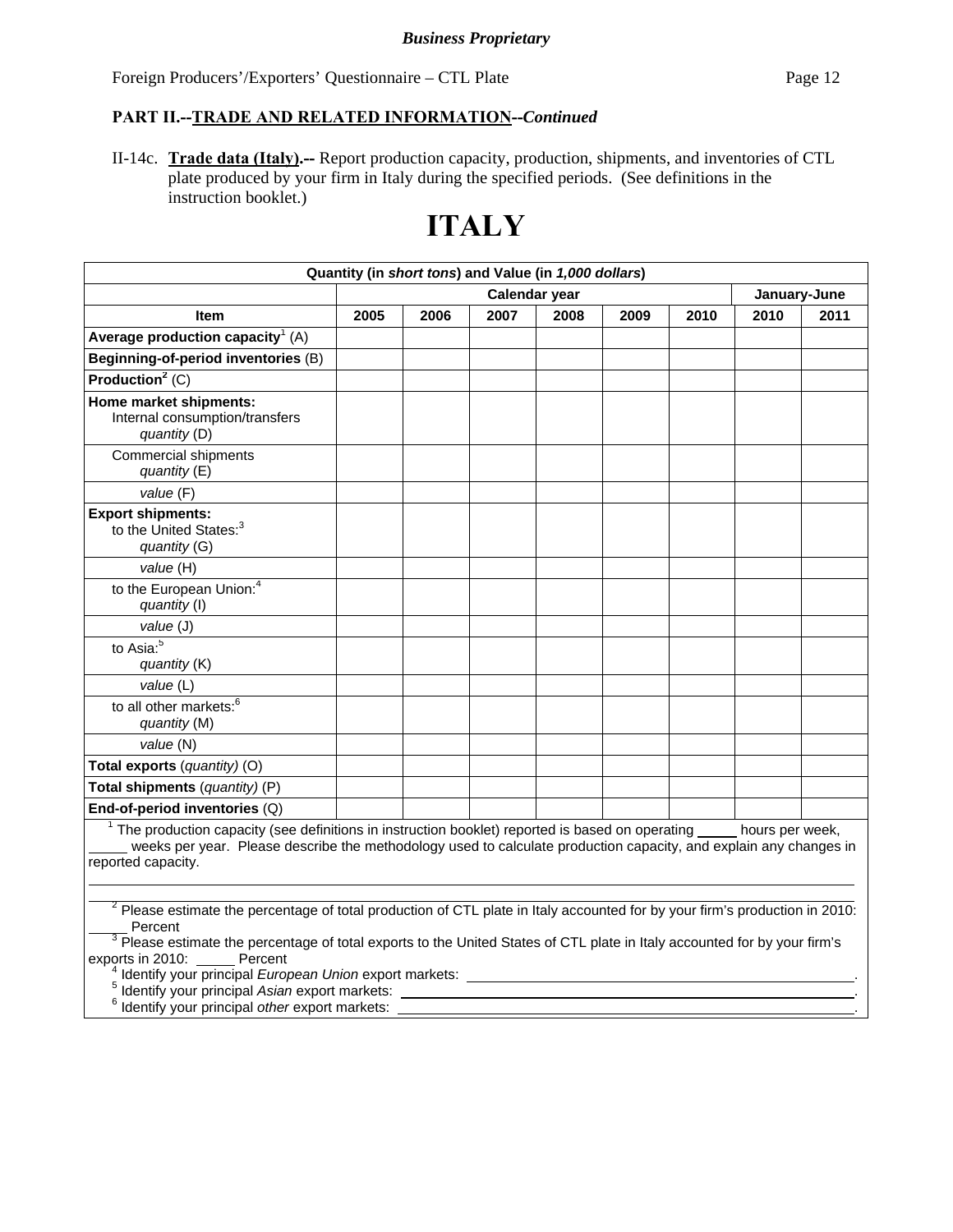#### **PART II.--TRADE AND RELATED INFORMATION--***Continued*

II-14d. **Trade data (Japan).--** Report production capacity, production, shipments, and inventories of CTL plate produced by your firm in Japan during the specified periods. (See definitions in the instruction booklet.)

# **JAPAN**

|                                                                                                                                                                                                                                                                           |      |      | Quantity (in short tons) and Value (in 1,000 dollars) |      |      |      |              |      |
|---------------------------------------------------------------------------------------------------------------------------------------------------------------------------------------------------------------------------------------------------------------------------|------|------|-------------------------------------------------------|------|------|------|--------------|------|
|                                                                                                                                                                                                                                                                           |      |      | Calendar year                                         |      |      |      | January-June |      |
| <b>Item</b>                                                                                                                                                                                                                                                               | 2005 | 2006 | 2007                                                  | 2008 | 2009 | 2010 | 2010         | 2011 |
| Average production capacity <sup>1</sup> (A)                                                                                                                                                                                                                              |      |      |                                                       |      |      |      |              |      |
| Beginning-of-period inventories (B)                                                                                                                                                                                                                                       |      |      |                                                       |      |      |      |              |      |
| Production <sup>2</sup> (C)                                                                                                                                                                                                                                               |      |      |                                                       |      |      |      |              |      |
| Home market shipments:<br>Internal consumption/transfers<br>quantity (D)                                                                                                                                                                                                  |      |      |                                                       |      |      |      |              |      |
| <b>Commercial shipments</b><br>quantity (E)                                                                                                                                                                                                                               |      |      |                                                       |      |      |      |              |      |
| value (F)                                                                                                                                                                                                                                                                 |      |      |                                                       |      |      |      |              |      |
| <b>Export shipments:</b><br>to the United States: <sup>3</sup><br>quantity (G)                                                                                                                                                                                            |      |      |                                                       |      |      |      |              |      |
| value (H)                                                                                                                                                                                                                                                                 |      |      |                                                       |      |      |      |              |      |
| to the European Union: <sup>4</sup><br>quantity (I)                                                                                                                                                                                                                       |      |      |                                                       |      |      |      |              |      |
| value (J)                                                                                                                                                                                                                                                                 |      |      |                                                       |      |      |      |              |      |
| to Asia: <sup>5</sup><br>quantity (K)                                                                                                                                                                                                                                     |      |      |                                                       |      |      |      |              |      |
| value (L)                                                                                                                                                                                                                                                                 |      |      |                                                       |      |      |      |              |      |
| to all other markets: <sup>6</sup><br>quantity (M)                                                                                                                                                                                                                        |      |      |                                                       |      |      |      |              |      |
| value (N)                                                                                                                                                                                                                                                                 |      |      |                                                       |      |      |      |              |      |
| Total exports (quantity) (O)                                                                                                                                                                                                                                              |      |      |                                                       |      |      |      |              |      |
| Total shipments (quantity) (P)                                                                                                                                                                                                                                            |      |      |                                                       |      |      |      |              |      |
| End-of-period inventories (Q)                                                                                                                                                                                                                                             |      |      |                                                       |      |      |      |              |      |
| $1$ The production capacity (see definitions in instruction booklet) reported is based on operating $\_\_\_\_$ hours per week,<br>weeks per year. Please describe the methodology used to calculate production capacity, and explain any changes in<br>reported capacity. |      |      |                                                       |      |      |      |              |      |

<sup>2</sup> Please estimate the percentage of total production of CTL plate in Japan accounted for by your firm's production in

2010: \_\_\_\_\_\_ Percent<br><sup>3</sup> Please estimate the percentage of total exports to the United States of CTL plate in Japan accounted for by your firm's exports in 2010: Percent

<sup>4</sup> Identify your principal *European Union* export markets:

Identify your principal *Asian* export markets:

 $\overline{a}$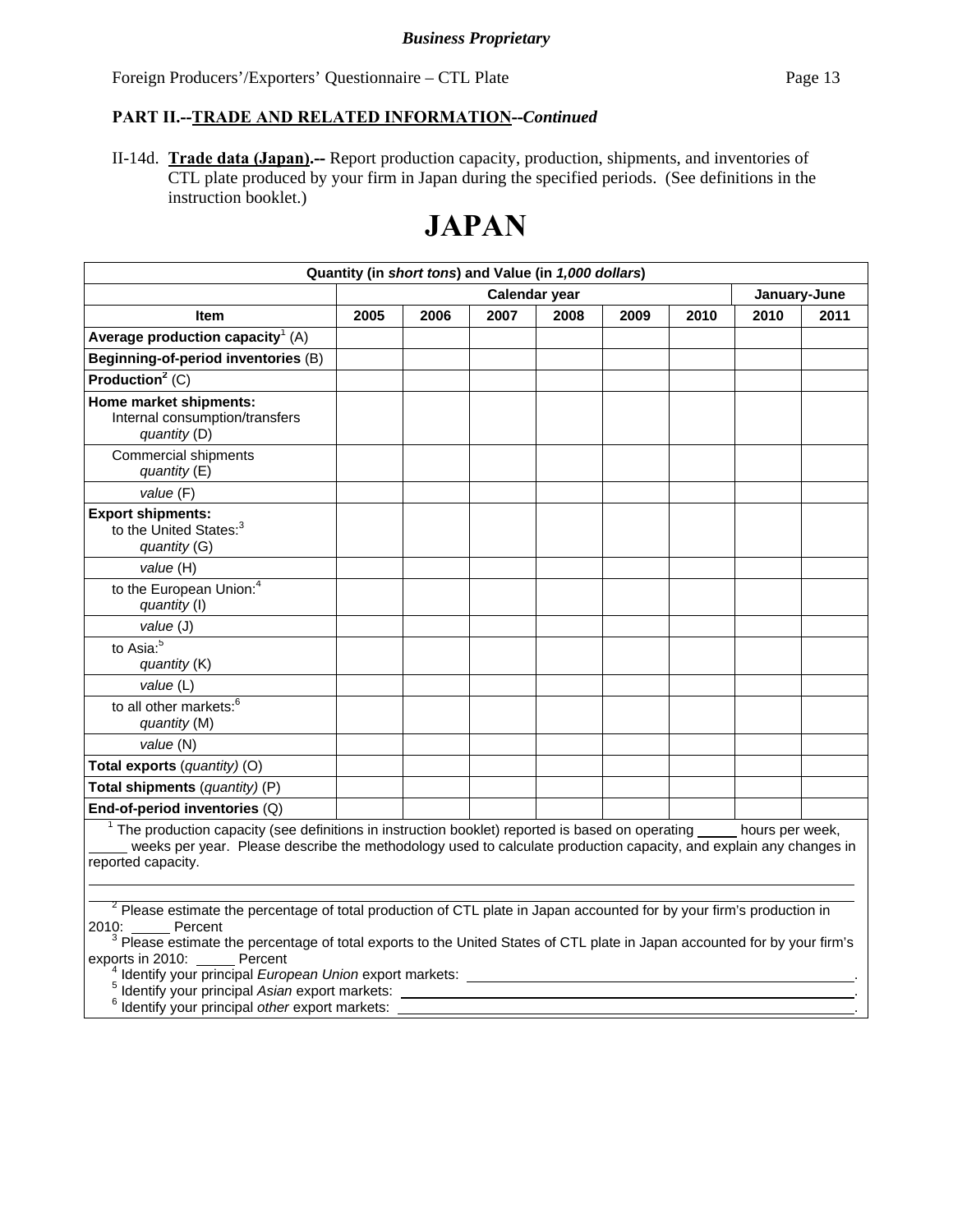#### **PART II.--TRADE AND RELATED INFORMATION--***Continued*

II-14e. **Trade data (Korea).--** Report production capacity, production, shipments, and inventories of CTL plate produced by your firm in Korea during the specified periods. (See definitions in the instruction booklet.)

# **KOREA**

| Quantity (in short tons) and Value (in 1,000 dollars)                                                                                                                                                                                                                     |      |      |               |      |      |      |              |      |
|---------------------------------------------------------------------------------------------------------------------------------------------------------------------------------------------------------------------------------------------------------------------------|------|------|---------------|------|------|------|--------------|------|
|                                                                                                                                                                                                                                                                           |      |      | Calendar year |      |      |      | January-June |      |
| <b>Item</b>                                                                                                                                                                                                                                                               | 2005 | 2006 | 2007          | 2008 | 2009 | 2010 | 2010         | 2011 |
| Average production capacity <sup>1</sup> (A)                                                                                                                                                                                                                              |      |      |               |      |      |      |              |      |
| Beginning-of-period inventories (B)                                                                                                                                                                                                                                       |      |      |               |      |      |      |              |      |
| Production <sup>2</sup> (C)                                                                                                                                                                                                                                               |      |      |               |      |      |      |              |      |
| Home market shipments:<br>Internal consumption/transfers<br>quantity (D)                                                                                                                                                                                                  |      |      |               |      |      |      |              |      |
| <b>Commercial shipments</b><br>quantity (E)                                                                                                                                                                                                                               |      |      |               |      |      |      |              |      |
| value (F)                                                                                                                                                                                                                                                                 |      |      |               |      |      |      |              |      |
| <b>Export shipments:</b><br>to the United States: <sup>3</sup><br>quantity (G)                                                                                                                                                                                            |      |      |               |      |      |      |              |      |
| value (H)                                                                                                                                                                                                                                                                 |      |      |               |      |      |      |              |      |
| to the European Union: <sup>4</sup><br>quantity (I)                                                                                                                                                                                                                       |      |      |               |      |      |      |              |      |
| value (J)                                                                                                                                                                                                                                                                 |      |      |               |      |      |      |              |      |
| to Asia: <sup>5</sup><br>quantity (K)                                                                                                                                                                                                                                     |      |      |               |      |      |      |              |      |
| value (L)                                                                                                                                                                                                                                                                 |      |      |               |      |      |      |              |      |
| to all other markets: <sup>6</sup><br>quantity (M)                                                                                                                                                                                                                        |      |      |               |      |      |      |              |      |
| value (N)                                                                                                                                                                                                                                                                 |      |      |               |      |      |      |              |      |
| Total exports (quantity) (O)                                                                                                                                                                                                                                              |      |      |               |      |      |      |              |      |
| Total shipments (quantity) (P)                                                                                                                                                                                                                                            |      |      |               |      |      |      |              |      |
| End-of-period inventories (Q)                                                                                                                                                                                                                                             |      |      |               |      |      |      |              |      |
| $1$ The production capacity (see definitions in instruction booklet) reported is based on operating $\_\_\_\_$ hours per week,<br>weeks per year. Please describe the methodology used to calculate production capacity, and explain any changes in<br>reported capacity. |      |      |               |      |      |      |              |      |

<sup>2</sup> Please estimate the percentage of total production of CTL plate in India accounted for by your firm's production in 2010: Percent<br><sup>3</sup> Please estimate the percentage of total exports to the United States of CTL plate in India accounted for by your firm's

exports in 2010: Percent

<sup>4</sup> Identify your principal *European Union* export markets:

Identify your principal *Asian* export markets: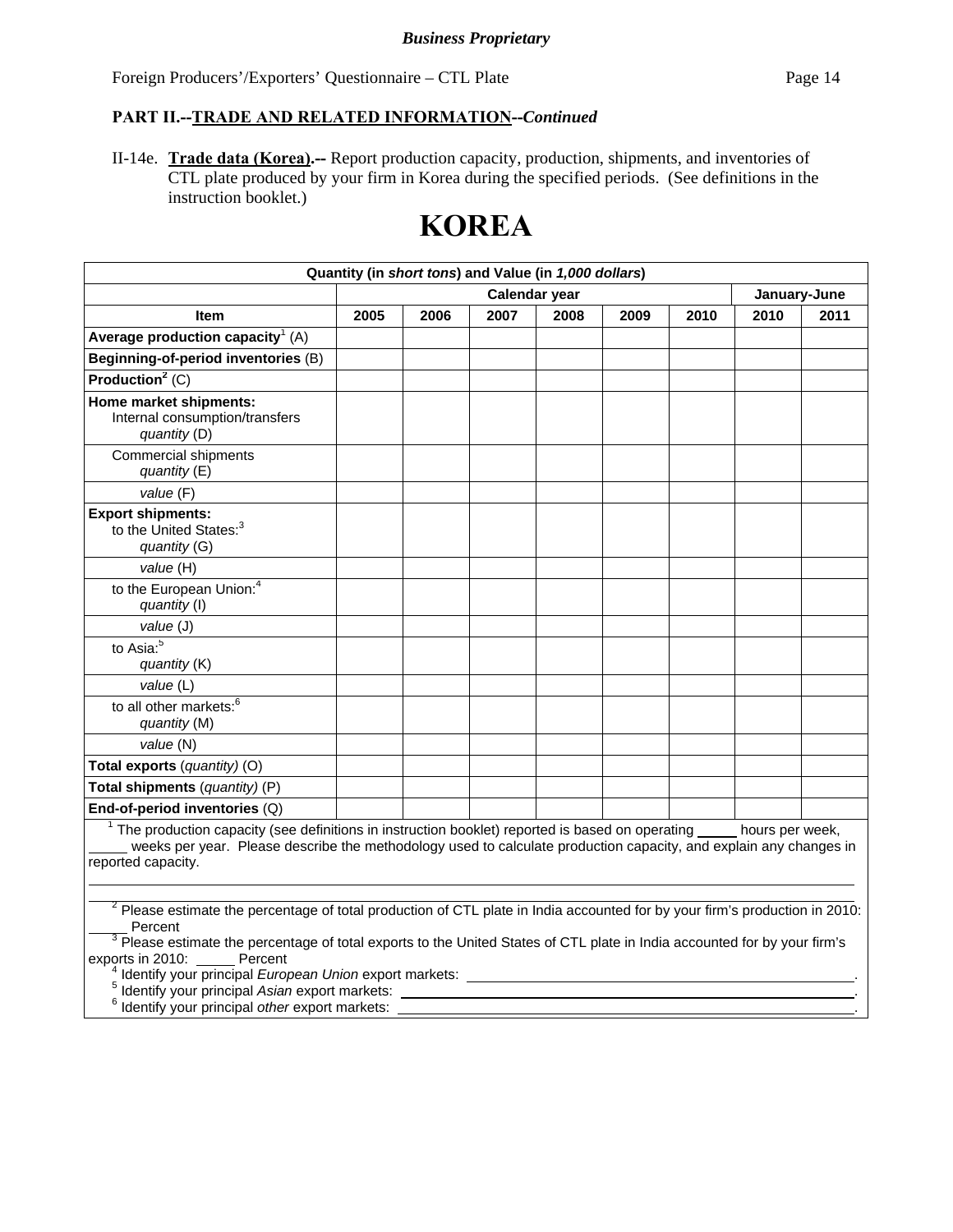#### II-15. **Reconciliation of trade data.—**

 $\overline{a}$ 

(a) The quantities reported in question II-16 should reconcile as follows in each period (*i.e.*, in each column):

**Reconciliation**  $B + C - D - E - G - I - K - M = Q$  Do these data reconcile?  $\Box$  Yes  $\Box$  No--Please explain:

(b) Further, the quantities reported for end-of-period inventories should equal the beginningof-period inventories reported in the subsequent calendar year (*i.e.*, line Q of year 2005 should equal line B of year 2006). Do these data reconcile for each adjacent calendar year?

| $\Box$ Yes. | $\Box$ No--Please explain: |
|-------------|----------------------------|
|-------------|----------------------------|

II-16. **Production by thickness.--**Report your firm's total commercial shipments in 2010 for the CTL plate in the thicknesses specified below. (See definitions in the instruction booklet.) **Note that the quantity and value data reported below for the three thickness categories should sum to your firm's total commercial shipments (quantity and value) for 2010 reported in question II-14.**

|           |                  | <b>Quantity (short tons)</b> |              |  |
|-----------|------------------|------------------------------|--------------|--|
|           | <b>Thickness</b> |                              |              |  |
| Item      | ~1.00"           | $\geq$ 1.00" but < 4.00"     | $\geq 4.00"$ |  |
| CTL plate |                  |                              |              |  |
|           |                  | Value (\$1,000)              |              |  |
|           | <b>Thickness</b> |                              |              |  |
| Item      | ~1.00"           | $\geq$ 1.00" but < 4.00"     | $\geq 4.00"$ |  |
| CTL plate |                  |                              |              |  |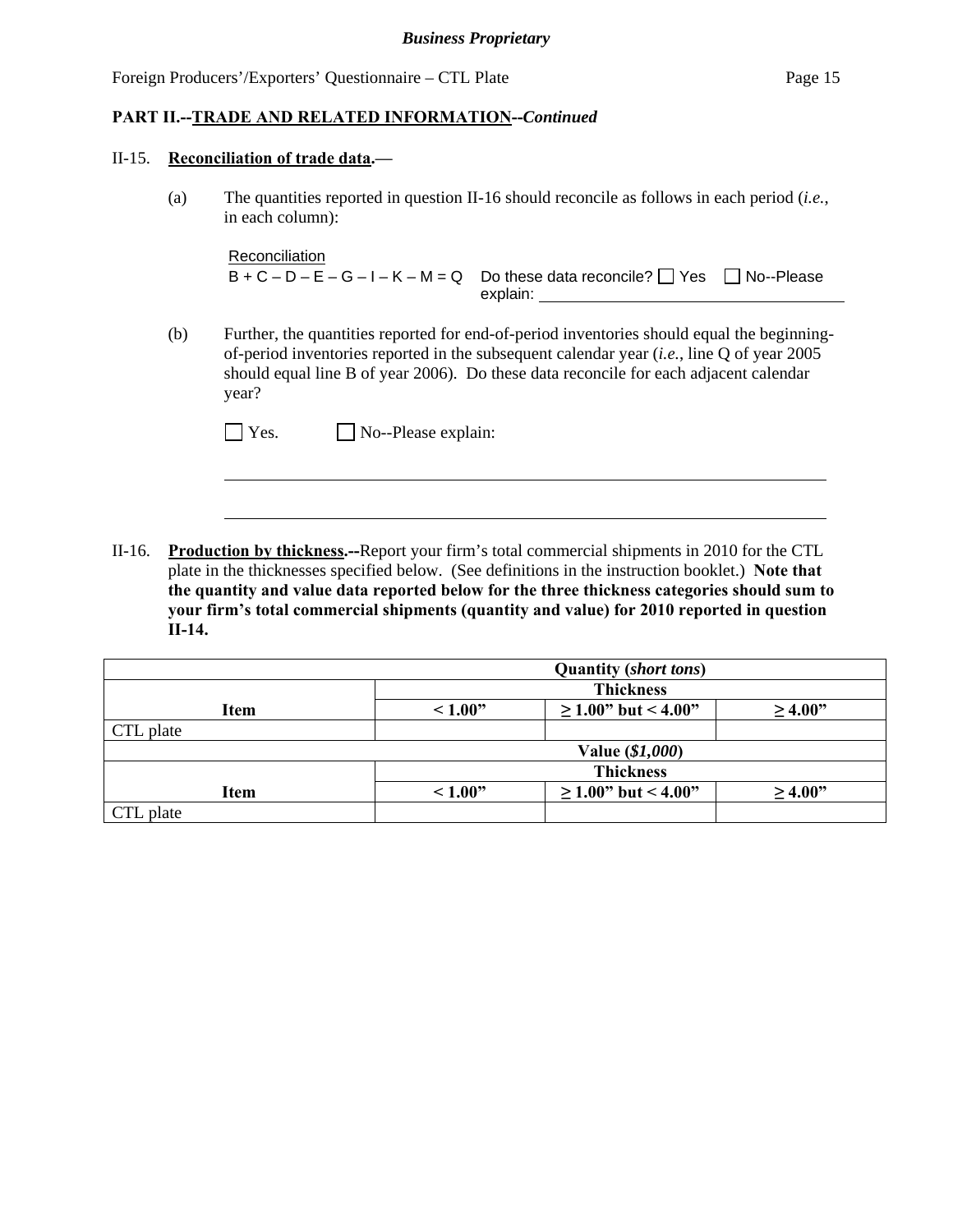#### **PART III.--MARKET FACTORS**

| Further information on this part of the questionnaire can be obtained from Aimee Larsen (202-205-3179, |  |
|--------------------------------------------------------------------------------------------------------|--|
| $a$ imee.larsen@usitc.gov)                                                                             |  |

III-1. Please identify the individual to be contacted and indicate the methods to be used for questions regarding the confidential information requested in part III.

| Name and title: |            |
|-----------------|------------|
|                 |            |
| E-mail:         | Telephone: |

III-2. **Contract versus spot.--**Approximately what share of your firm's sales of CTL plate to U.S. customers in 2010 was on a (1) long-term contract basis (multiple deliveries for more than 12 months), (2) short-term contract basis (multiple deliveries up to 12 months), and (3) spot sales basis (for a single delivery)?

| Type of sale         | Share of sales |
|----------------------|----------------|
| Long-term contracts  | percent        |
| Short-term contracts | percent        |
| Spot sales           | percent        |
| Total                | percent        |

III-3. **Long-term contact provisions.--**If you sell CTL plate to U.S. customers on a long-term contract basis, please answer the following questions with respect to provisions of a typical long-term contract.

|        | (a)                                                                                                                                                                                                                       | What is the average duration of a contract?                                                    |  |  |  |  |
|--------|---------------------------------------------------------------------------------------------------------------------------------------------------------------------------------------------------------------------------|------------------------------------------------------------------------------------------------|--|--|--|--|
|        | (b)                                                                                                                                                                                                                       | Can prices be renegotiated during the contract period?<br>Yes<br>N <sub>0</sub>                |  |  |  |  |
|        | (c)                                                                                                                                                                                                                       | Does the contract fix quantity, price, or both? $\Box$ Quantity<br>$\Box$ Price<br><b>Both</b> |  |  |  |  |
|        | (d)                                                                                                                                                                                                                       | Does the contract have a meet or release provision?<br>Yes<br>N <sub>0</sub>                   |  |  |  |  |
| III-4. | <b>Short-term contract provisions.--If you sell CTL plate to U.S. customers on a short-term</b><br>contract basis, please answer the following questions with respect to provisions of a typical short-<br>term contract. |                                                                                                |  |  |  |  |
|        | (a)                                                                                                                                                                                                                       | What is the average duration of a contract?                                                    |  |  |  |  |
|        | (b)                                                                                                                                                                                                                       | Can prices be renegotiated during the contract period?<br><b>Yes</b><br>N <sub>0</sub>         |  |  |  |  |
|        | (c)                                                                                                                                                                                                                       | Does the contract fix quantity, price, or both? $\Box$ Quantity<br>Price<br><b>Both</b>        |  |  |  |  |
|        | (d)                                                                                                                                                                                                                       | Yes<br>N <sub>o</sub><br>Does the contract have a meet or release provision?                   |  |  |  |  |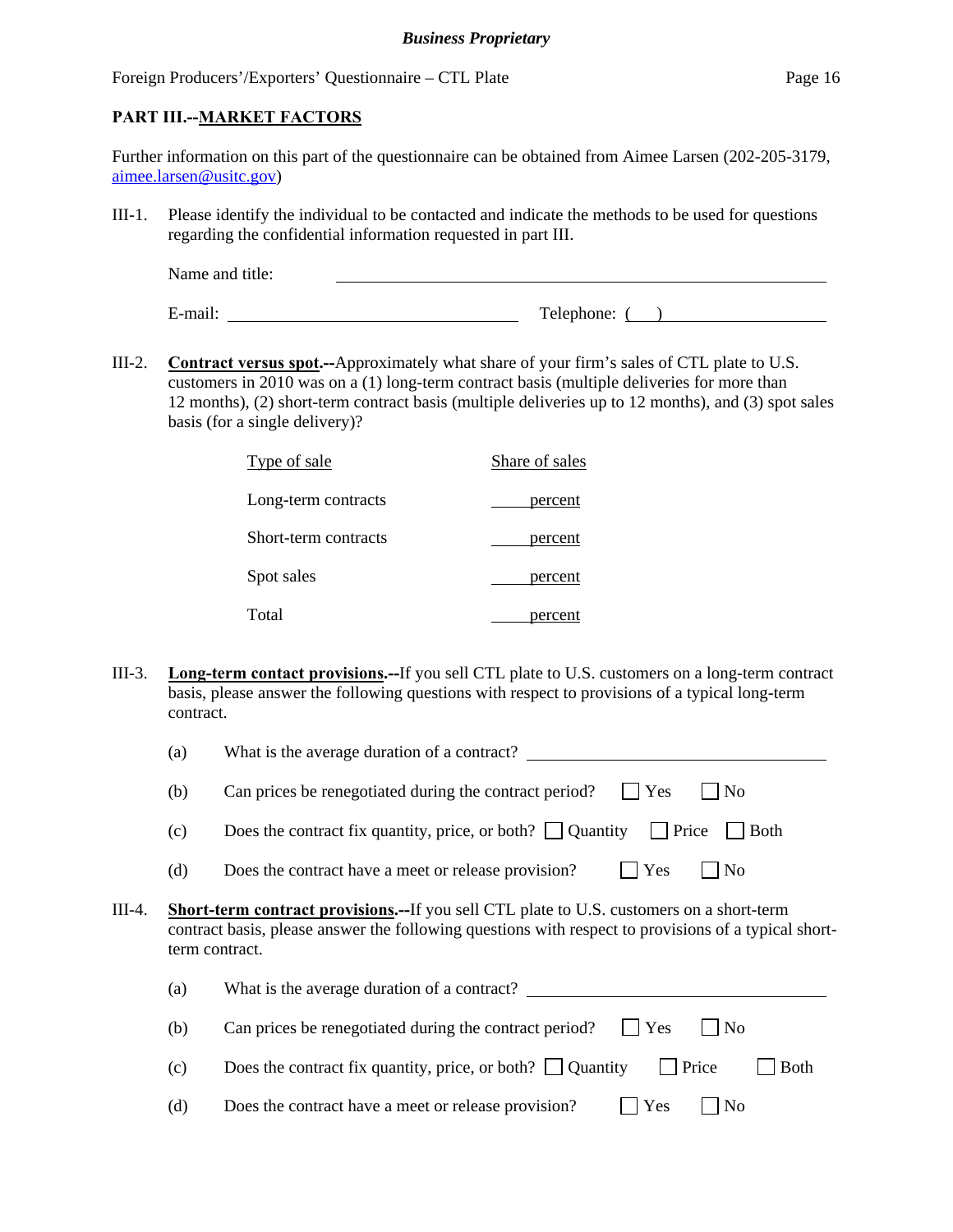#### **PART III.--MARKET FACTORS--***Continued*

l

 $\overline{a}$ 

III-5. **Lead times.--**What is the average lead time for CTL plate to U.S. customers between a customer's order and the date of delivery for your firm's sales of CTL plate?

| Source            | Share of sales in 2010 | Lead time |
|-------------------|------------------------|-----------|
| From inventory    |                        |           |
| Produced to order |                        |           |
| <b>Total</b>      | 100 %                  |           |

III-6. **Raw materials.--**To what extent have changes in the prices of raw materials affected your firm's selling prices for CTL plate since 2005? Also discuss any anticipated changes in your raw material costs.

III-7. **Changes in factors affecting supply.--**Have any changes occurred in any other factors affecting supply (e.g., changes in availability or prices of energy or labor; transportation conditions; production capacity and/or methods of production; technology; export markets; or alternative production opportunities) that affected the availability of India, Indonesia, Italy, Japan, and/or Korea-produced CTL plate in the U.S. market since 2005?

<u> 1989 - Johann Stoff, deutscher Stoff, der Stoff, der Stoff, der Stoff, der Stoff, der Stoff, der Stoff, der S</u>

 $\neg$  No  $\neg$  Yes-- Please describe.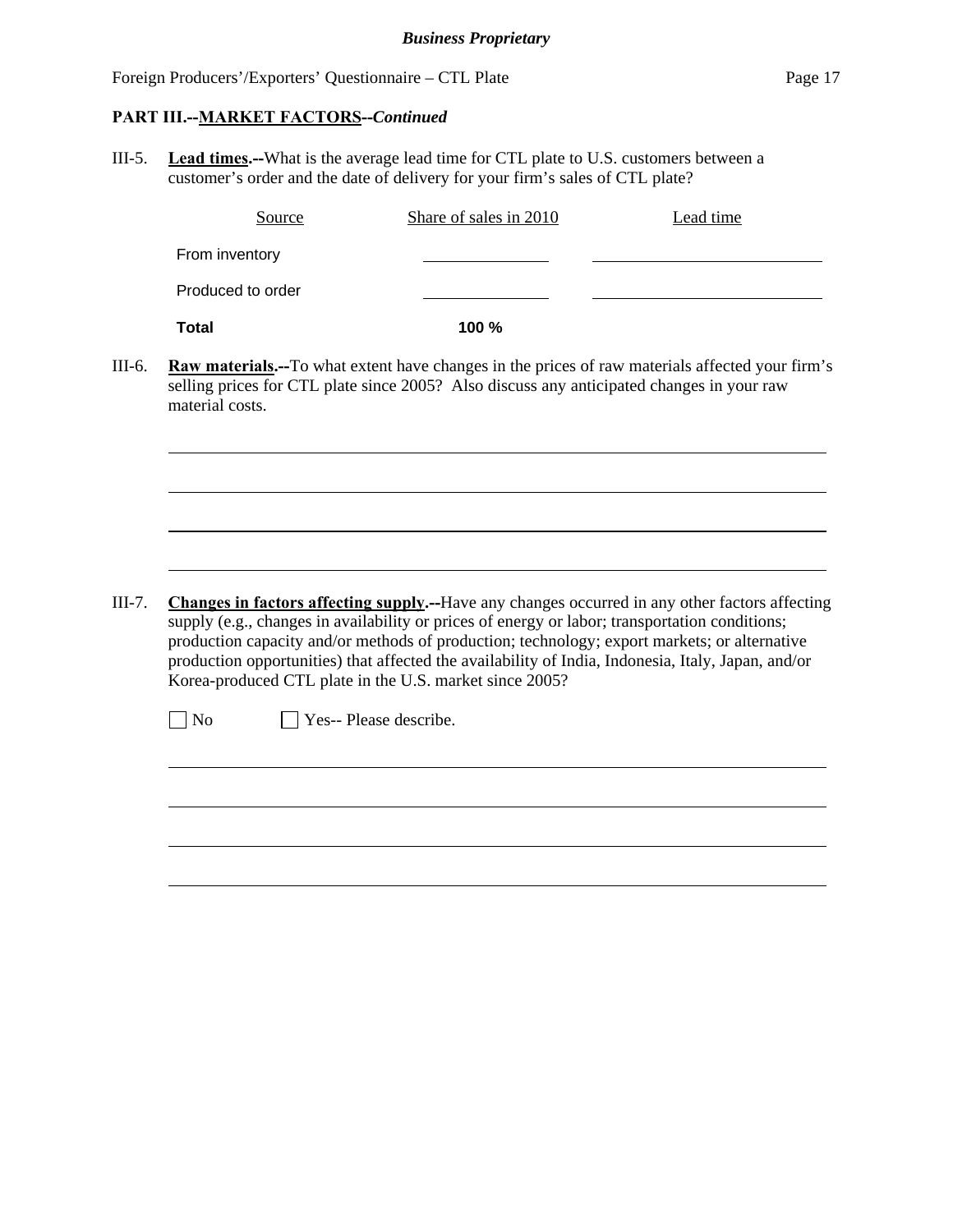| Foreign Producers'/Exporters' Questionnaire – CTL Plate<br>Page 18 |  |
|--------------------------------------------------------------------|--|
|--------------------------------------------------------------------|--|

#### **PART III.--MARKET FACTORS--***Continued*

l

l

 $\overline{a}$ 

#### III-8. **Availability of SUBJECT import supply.--**

- (a) Do you anticipate any changes in terms of the availability of India, Indonesia, Italy, Japan, and/or Korea-produced CTL plate in the U.S. market in the future?
	- □ Increase No change □ Decrease
		-
- (b) If you anticipate changes in supply, please identify the changes, including the time period and the impact of such changes on shipment volumes and prices.
- III-9. **Export Constraints.--**Describe how easily your firm can shift its sales of CTL plate between the U.S. market and alternative country markets. In your discussion, please describe any contracts, other sales arrangements, or other constraints (including any third-country trade barriers such as tariffs, quotas, or other non-tariff barriers) that would prevent or retard your firm from shifting CTL plate between the U.S. and alternative country markets within a 12-month period.

III-10. **Product changes.--**Is the product range, product mix, or marketing of CTL plate in your home market different from that of CTL plate for export to the United States or to third-country markets?

| $\Box$ No | $\Box$ Yes—Please explain. |
|-----------|----------------------------|
|-----------|----------------------------|

 Have there been any significant changes in the product range, product mix, or marketing of CTL plate in your home market, for export to the United States, or for export to third-country markets since 2005?

 $\neg$  No  $\neg$  Yes--Please describe.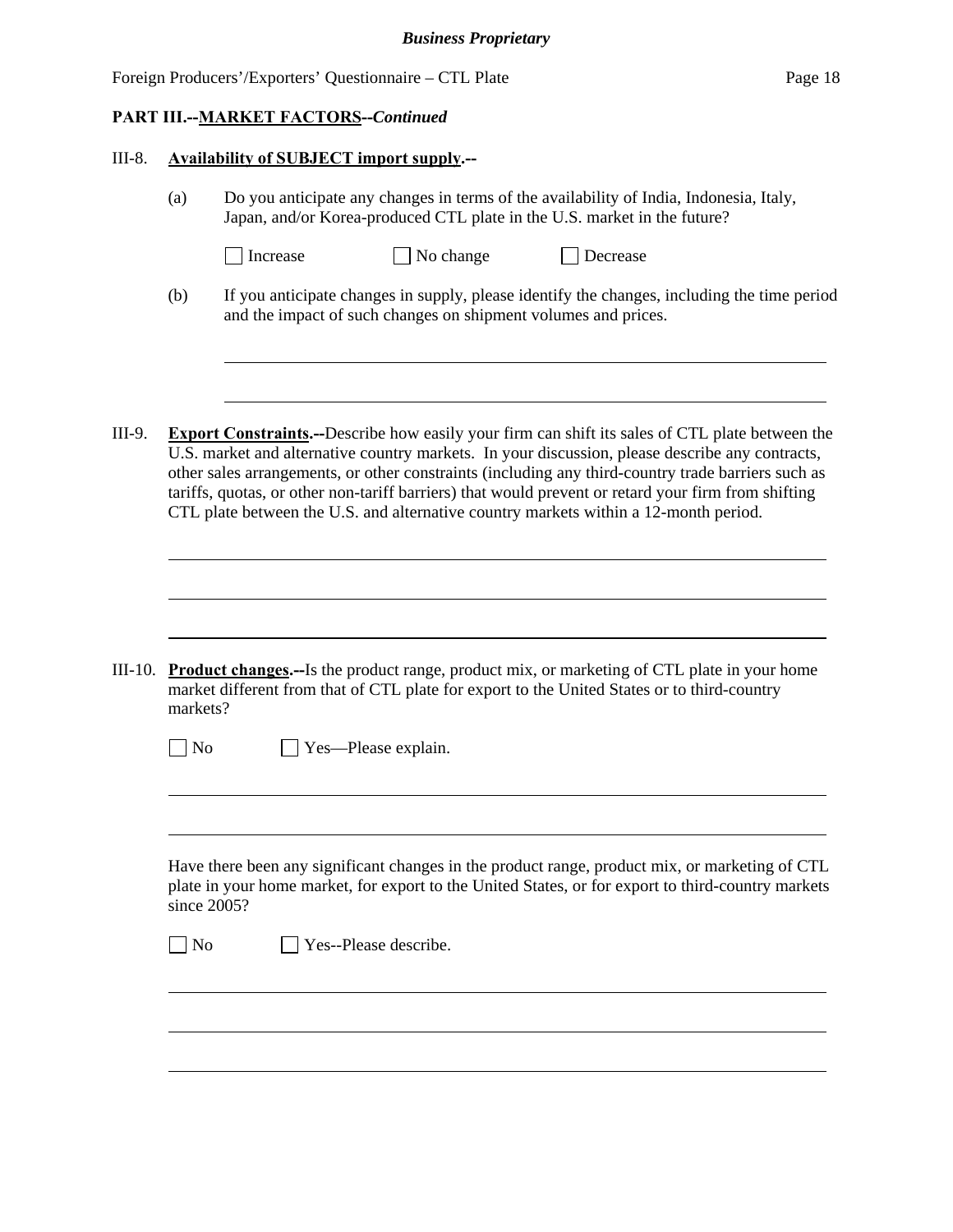#### **PART III.--MARKET FACTORS--***Continued*

 $\overline{a}$ 

III-11. **Anticipated product changes.—**Do you anticipate changes in the product range, product mix, or marketing of CTL plate in your home market, for exports to the United States, or for exports to third-country markets.

|  | $\Box$ No | $\Box$ Yes--Please explain. |
|--|-----------|-----------------------------|
|--|-----------|-----------------------------|

III-12. **Substitutes.—**Are there any nonsubject products that may be substituted for CTL plate?

No Yes—Please fill in the following table.

| <b>Substitute product</b> | <b>Description of applications</b><br>and end uses in which this<br>substitute can be used | Have changes in the prices of this<br>substitute affected the price of CTL plate<br>since January 1, 2005? |
|---------------------------|--------------------------------------------------------------------------------------------|------------------------------------------------------------------------------------------------------------|
| 1.                        |                                                                                            | $\Box$ Yes—Please explain.<br>$\Box$ No                                                                    |
| 2.                        |                                                                                            | $\overline{N}$                                                                                             |
|                           |                                                                                            | Yes--Please explain.                                                                                       |
| 3.                        |                                                                                            | $\overline{\rm No}$<br>Yes--Please explain.                                                                |
|                           |                                                                                            |                                                                                                            |
| 4.                        |                                                                                            | $\overline{N}$<br>$\blacksquare$ Yes--Please explain.                                                      |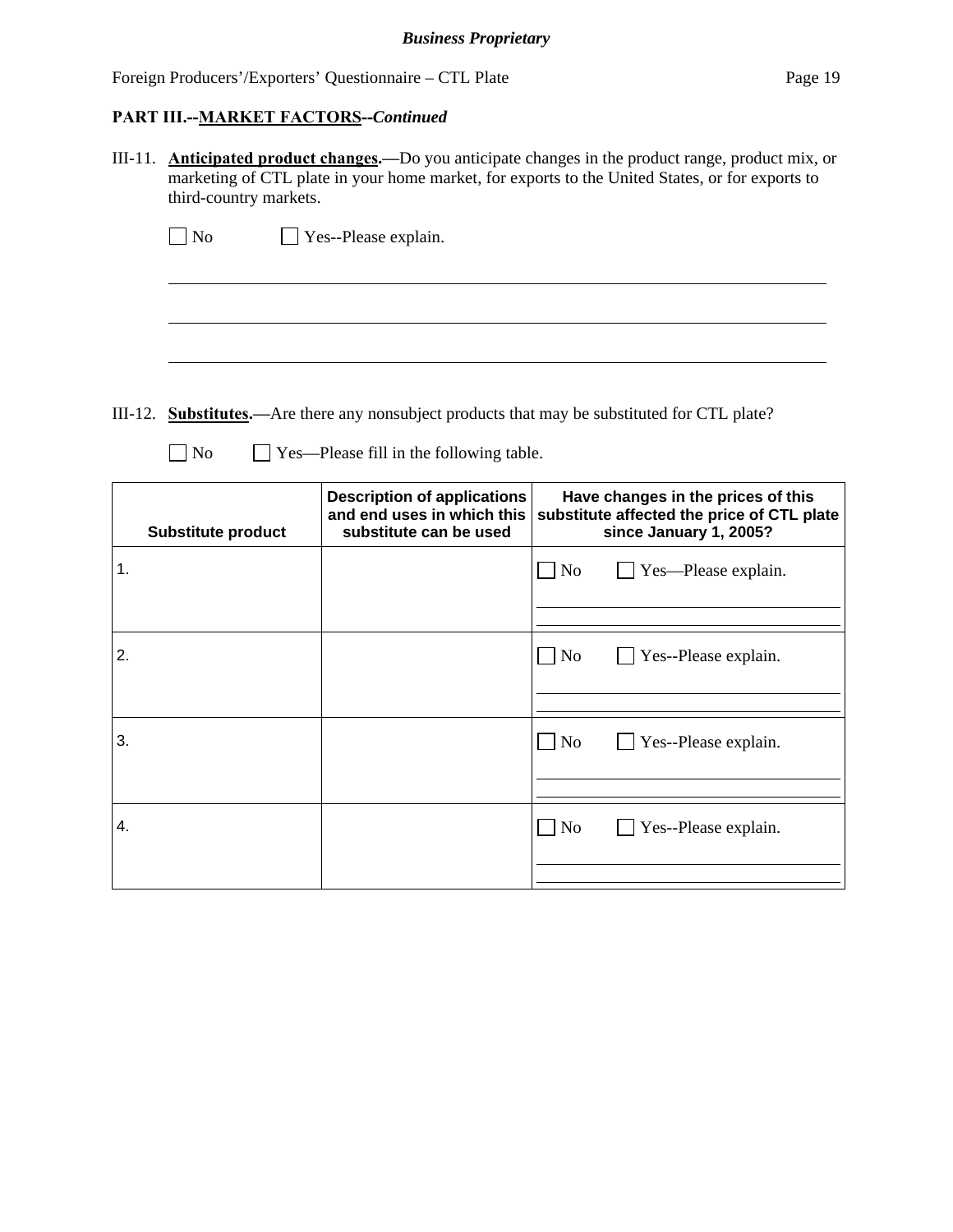# **PART III.--MARKET FACTORS--***Continued*

| III-13. Changes in substitutes.--Have there been any changes in the number or types of products that<br>can be substituted for CTL plate since 2005?                                                                                                             |
|------------------------------------------------------------------------------------------------------------------------------------------------------------------------------------------------------------------------------------------------------------------|
| $\exists$ No<br>$\Box$ Yes--Please explain.                                                                                                                                                                                                                      |
|                                                                                                                                                                                                                                                                  |
|                                                                                                                                                                                                                                                                  |
|                                                                                                                                                                                                                                                                  |
| III-14. <b>Anticipated changes in substitutes.</b> --Do you anticipate any changes in terms of the<br>substitutability of other products for CTL plate?                                                                                                          |
| $\Box$ No<br>$\Box$ Yes--Please describe.                                                                                                                                                                                                                        |
|                                                                                                                                                                                                                                                                  |
|                                                                                                                                                                                                                                                                  |
| III-15. <b>Interchangeability.</b> —Is the CTL plate produced by your firm and sold in your home market<br>interchangeable (i.e., can be used in the same applications) with your firm's CTL plate sold to the<br>United States and/or to third-country markets? |
| $\exists$ Yes<br>$\Box$ No--Identify the market(s) and any differences in the products.                                                                                                                                                                          |
|                                                                                                                                                                                                                                                                  |
|                                                                                                                                                                                                                                                                  |
| III-16. End uses.--Describe the end uses of the CTL plate that you manufacture and sell to your home<br>market. If these end uses differ from those of the CTL plate you sell to the U.S. market or to<br>third-country markets, explain.                        |
|                                                                                                                                                                                                                                                                  |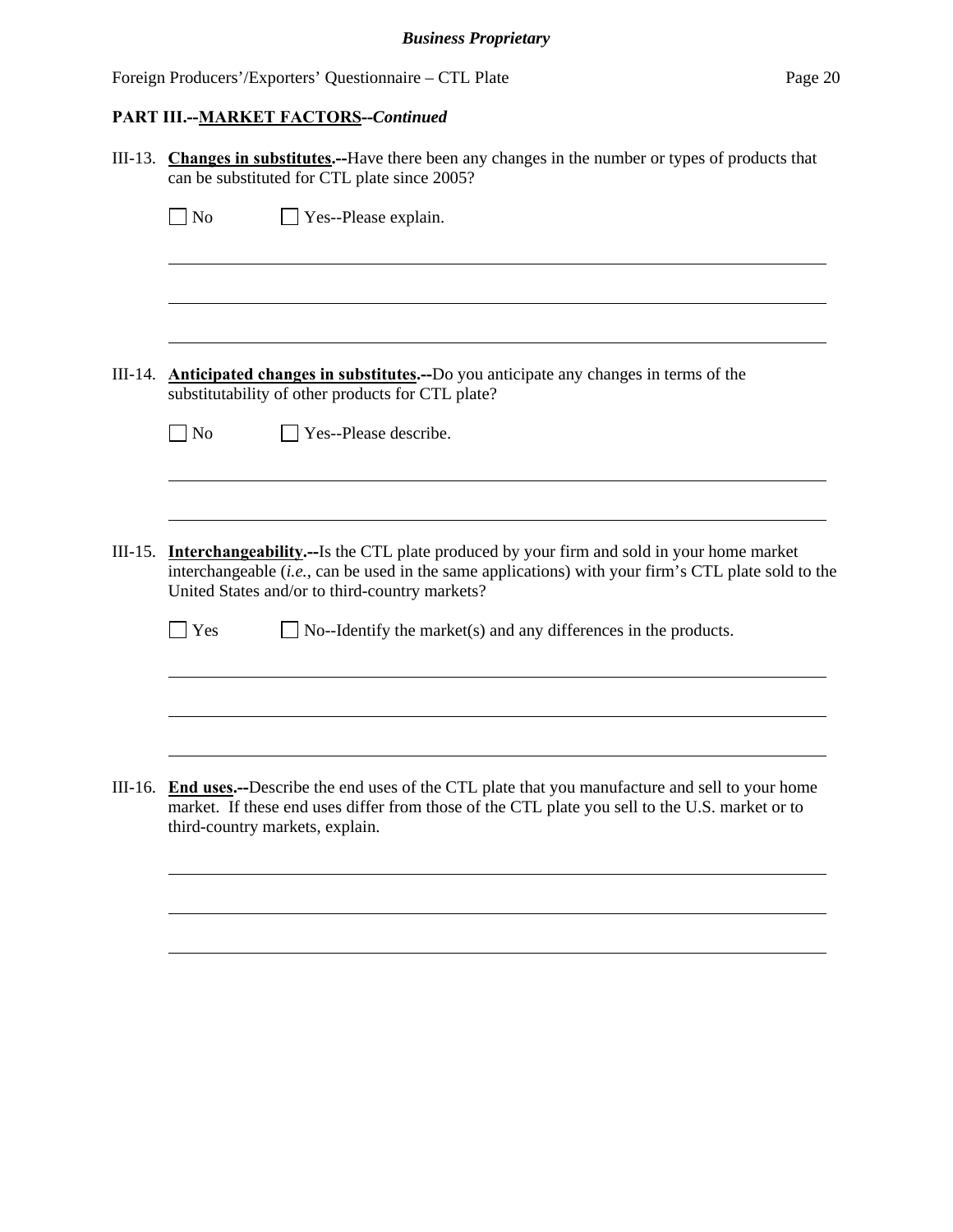# **PART III.--MARKET FACTORS--***Continued*

| III-17. Changes in end uses.--Have there been any changes in the end uses of CTL plate since 2005? |                                                                                                                                             |           |           |           |            |
|----------------------------------------------------------------------------------------------------|---------------------------------------------------------------------------------------------------------------------------------------------|-----------|-----------|-----------|------------|
| $\Box$ No                                                                                          | Yes--Please describe.                                                                                                                       |           |           |           |            |
|                                                                                                    |                                                                                                                                             |           |           |           |            |
|                                                                                                    |                                                                                                                                             |           |           |           |            |
|                                                                                                    |                                                                                                                                             |           |           |           |            |
| CTL plate?                                                                                         | III-18. Anticipated changes in end uses.--Do you anticipate any changes in terms of the end uses of                                         |           |           |           |            |
| $\Box$ No                                                                                          | Yes--Please describe.                                                                                                                       |           |           |           |            |
|                                                                                                    |                                                                                                                                             |           |           |           |            |
|                                                                                                    |                                                                                                                                             |           |           |           |            |
|                                                                                                    |                                                                                                                                             |           |           |           |            |
|                                                                                                    | III-19. Demand trends.--How has the demand for CTL plate changed since January 1, 2005? What<br>principal factors affect changes in demand? |           |           |           |            |
|                                                                                                    |                                                                                                                                             | Increased | No change | Decreased | Fluctuated |
| Demand in:                                                                                         | Your home market:                                                                                                                           |           |           |           |            |
| The United States                                                                                  |                                                                                                                                             |           |           |           |            |
| or region):                                                                                        | Other markets (please specify country                                                                                                       |           |           |           |            |
|                                                                                                    |                                                                                                                                             |           |           |           |            |
|                                                                                                    |                                                                                                                                             |           |           |           |            |
|                                                                                                    |                                                                                                                                             |           |           |           |            |
|                                                                                                    |                                                                                                                                             |           |           |           |            |
|                                                                                                    |                                                                                                                                             |           |           |           |            |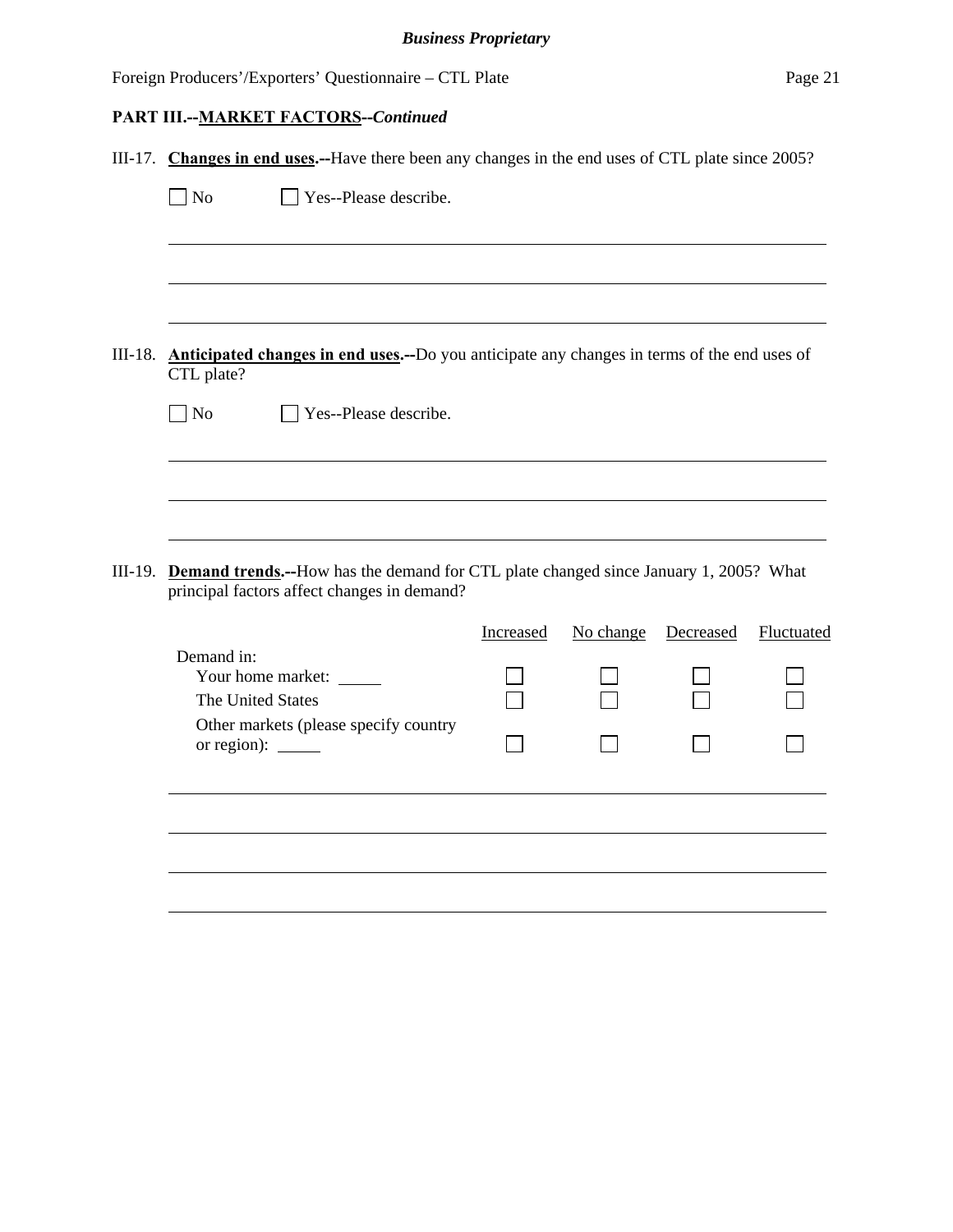#### **PART III.--MARKET FACTORS--***Continued*

l

III-20. **Anticipated demand trends.--** How do you anticipate demand will change for CTL plate in 2011 and 2012? What principal factors that will affect these changes in demand?

|         |                                                                                                                                     | Increase | No change | Decrease | <b>Fluctuate</b> |
|---------|-------------------------------------------------------------------------------------------------------------------------------------|----------|-----------|----------|------------------|
|         | Demand in:<br>Your home market:<br>The United States                                                                                |          |           |          |                  |
|         | Other markets (please specify<br>country or region): _______                                                                        |          |           |          |                  |
|         |                                                                                                                                     |          |           |          |                  |
|         |                                                                                                                                     |          |           |          |                  |
| III-21. | Price differences.--Please compare market prices of CTL plate in your home market, the United<br>States, and third-country markets. |          |           |          |                  |
|         |                                                                                                                                     |          |           |          |                  |

III-22. **Description of home market.--**Describe briefly your home market for CTL plate, including the number of, and competition between, producers.